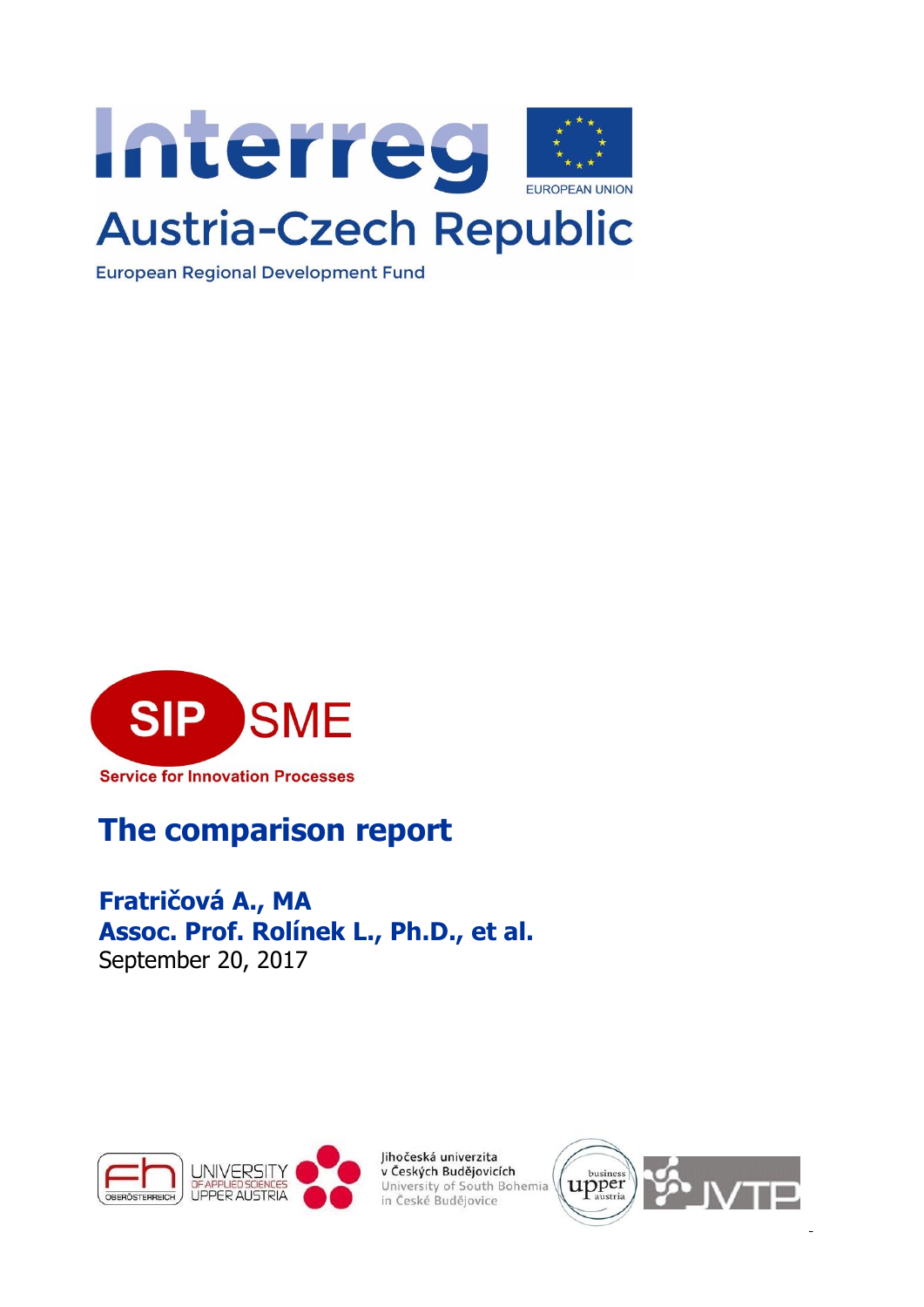# **Table of Contents**

| $\mathbf{1}$            |                                                    |  |
|-------------------------|----------------------------------------------------|--|
| $2^{\circ}$             | <b>KEY INDICATORS FOR INNOVATION EVALUATION  1</b> |  |
| 2.1                     |                                                    |  |
| 2.2                     |                                                    |  |
| 2.3                     |                                                    |  |
| 2.4                     |                                                    |  |
| $\overline{\mathbf{3}}$ | EUROPEAN REGIONAL COMPETITIVENESS 15               |  |
| $\overline{\mathbf{4}}$ |                                                    |  |
| 5                       |                                                    |  |
|                         |                                                    |  |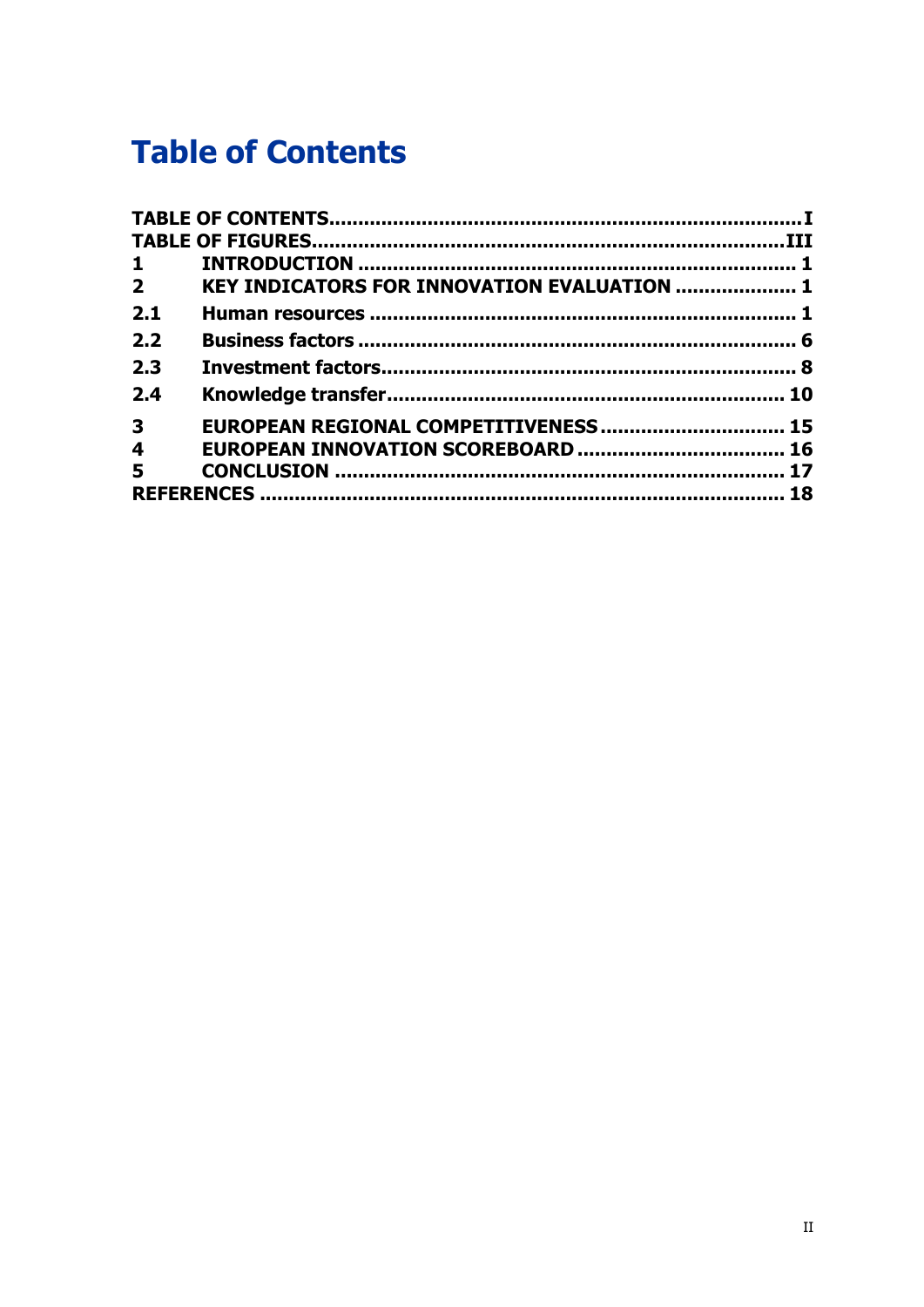# <span id="page-2-0"></span>**Table of Figures**

Figure 1- [European Regional Competitiveness Index adapted by the authors](#page-17-1)  [\(European Commission 2017a\)........................................................................](#page-17-1) 15 Figure 2- [European Innovation Scoreboard adapted by the authors \(European](#page-18-1)  [Commission 2017d\)........................................................................................](#page-18-1) 16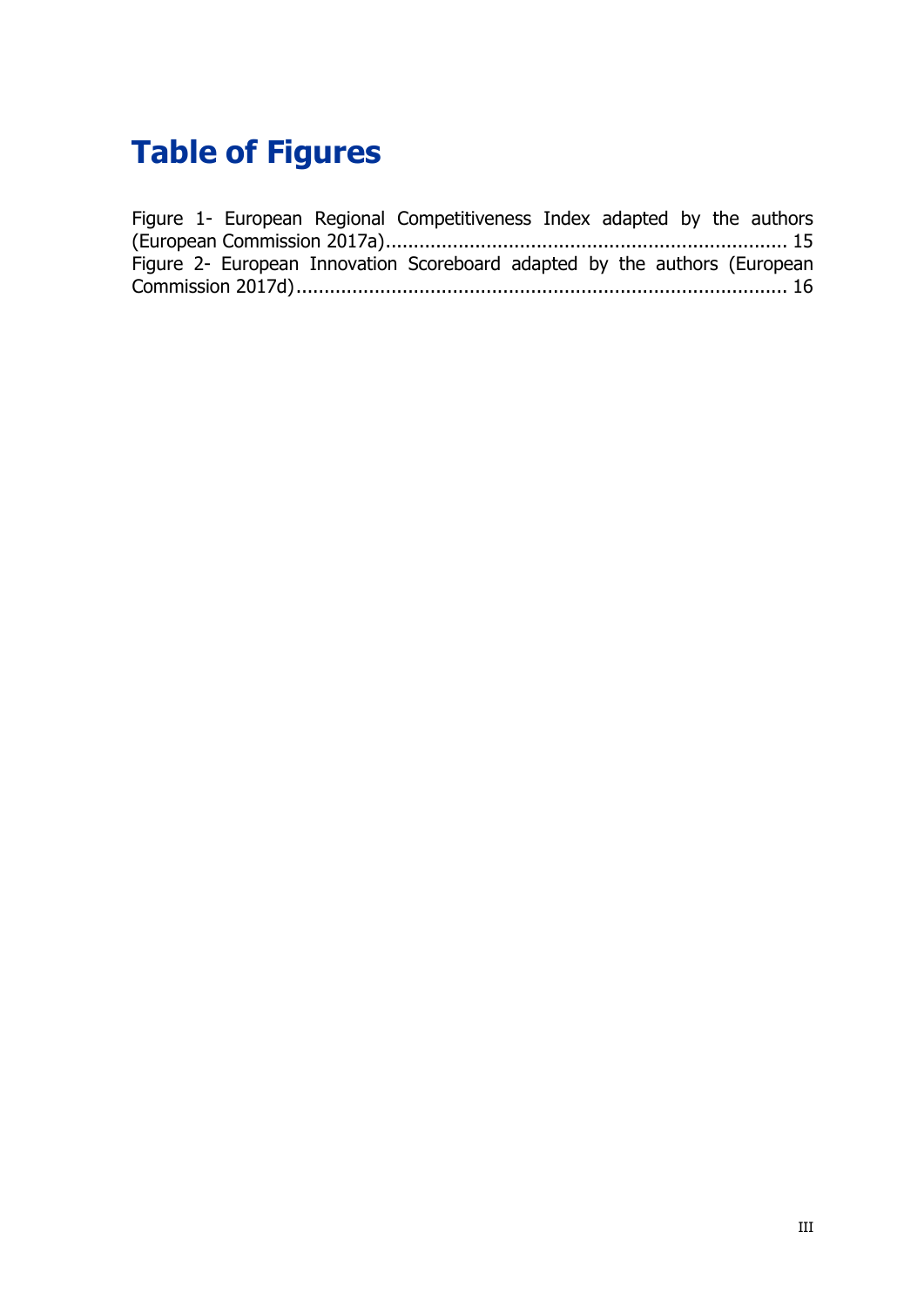

### <span id="page-3-0"></span>**1 Introduction**

The report analyses the results obtained from the benchmarking reports of Upper Austria and South Bohemia. Whereas the previous benchmarking reports assessed the innovation potential on a national level, this paper offers a comprehensive comparison of Upper Austrian and South Bohemian scores relative to each other. The key indicators of innovation potential in selected spheres are presented. Subsequently, an overall regional competitiveness is evaluated, and several figures from the European Innovation Scoreboard are assessed.

### <span id="page-3-1"></span>**2 Key indicators for innovation evaluation**

The key indicators for the evaluation of innovation in the spheres of human resources, business factors, investment factors, and knowledge transfer are evaluated in this chapter. The value of a specific indicator is presented, the overall situation is described for each region, and a comparison and conclusion is offered.

#### <span id="page-3-2"></span>**2.1 Human resources**

Adequately educated and experienced human workforce is a key aspect to innovation of a regions engaging in research and development activities, bringing new creative ideas to the market. In this chapter, the key performance indicators regarding human resources of Upper Austria and South Bohemia are compared and evaluated.

| Residents with completed tertiary education                                                                                                                                                                                                    |                                                                                                                                                                       |  |
|------------------------------------------------------------------------------------------------------------------------------------------------------------------------------------------------------------------------------------------------|-----------------------------------------------------------------------------------------------------------------------------------------------------------------------|--|
| Upper Austria                                                                                                                                                                                                                                  | South Bohemia                                                                                                                                                         |  |
| 10.4%                                                                                                                                                                                                                                          | 22.8%                                                                                                                                                                 |  |
| Upper Austria has the third lowest proportion<br>of university graduates from all Austrian re-<br>gions, with Vienna being the leading region<br>with 22.2%. (Statistik Austria 2017b)                                                         | The population with tertiary education in<br>South Bohemia is higher than the average in<br>the Southwest region (NUTS2) of the Czech<br>Republic (18.7%). (Eurostat) |  |
| Conclusion                                                                                                                                                                                                                                     |                                                                                                                                                                       |  |
| The innovation potential in respect to the proportion of residents with completed tertiary<br>education is higher in South Bohemia compared to the average rate in the Southwest region<br>in the Czech Republic, as well as to Upper Austria. |                                                                                                                                                                       |  |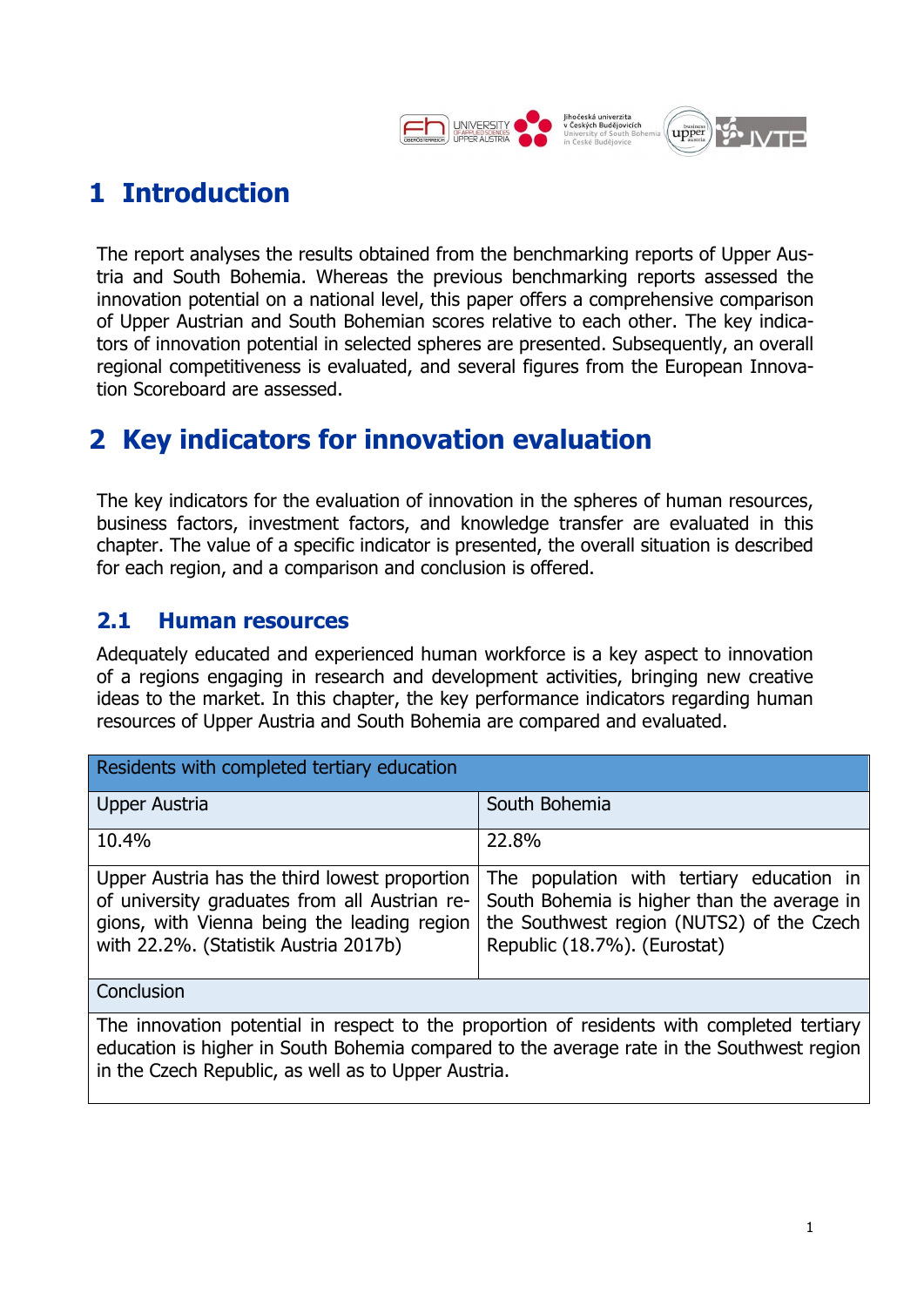

| Number of people working in R&D                                                                                                                                                                                                                                                                              |                                                                                                                                                                                                      |  |
|--------------------------------------------------------------------------------------------------------------------------------------------------------------------------------------------------------------------------------------------------------------------------------------------------------------|------------------------------------------------------------------------------------------------------------------------------------------------------------------------------------------------------|--|
| Upper Austria                                                                                                                                                                                                                                                                                                | South Bohemia                                                                                                                                                                                        |  |
| 6,449 employees                                                                                                                                                                                                                                                                                              | 5,398 employees                                                                                                                                                                                      |  |
| Upper Austria has the third highest number<br>of employees working in research and devel-<br>opment from all Austrian regions, specifically<br>6,449 employees accounting for almost 16%<br>of all employed, which is above the national<br>average of 4,491 employees per region.<br>(BMWFW and BMVIT 2016) | The number of employees working in re-<br>search and development in the Southwest<br>region (NUTS2) is 5,398 employees, which<br>accounts for approximately 0.9% of overall<br>workforce. (Eurostat) |  |
| Conclusion                                                                                                                                                                                                                                                                                                   |                                                                                                                                                                                                      |  |
| Upper Austria has higher innovation potential in respect to the number of people working in<br>research and development compared to the average Austrian rates, as well as to South Bo-<br>hemia (resp. the Southwest region).                                                                               |                                                                                                                                                                                                      |  |

| STEM graduates (Science, Technology, Engineering, and Mathematics)                                                                                                                                                                                      |                                                                                                                                                                                                                               |  |
|---------------------------------------------------------------------------------------------------------------------------------------------------------------------------------------------------------------------------------------------------------|-------------------------------------------------------------------------------------------------------------------------------------------------------------------------------------------------------------------------------|--|
| <b>Upper Austria</b>                                                                                                                                                                                                                                    | South Bohemia                                                                                                                                                                                                                 |  |
| 27%                                                                                                                                                                                                                                                     | 16%                                                                                                                                                                                                                           |  |
| Almost 27% of citizens in the age group 25-<br>64 years in Upper Austria have engineering<br>and manufacturing related education, which<br>is above the average in Austria of 23.6%.<br>(European Commission 2017c)                                     | Only 16% of citizens in the age group $25 -$<br>64 years in South Bohemia have engineering<br>and manufacturing related education, which<br>is below the average in the Czech republic of<br>29%. (European Commission 2017b) |  |
| Conclusion                                                                                                                                                                                                                                              |                                                                                                                                                                                                                               |  |
| In the Czech republic the average of citizens in the age group 25-64 years with engineering<br>and manufacturing education is above the average in countries in OECD (25%). But the re-<br>gion South Bohemia has only 16% which is significantly lower |                                                                                                                                                                                                                               |  |

in comparison with the average in the rest of Czech Republic and Upper Austria.

| Human resources in science and technology |               |
|-------------------------------------------|---------------|
| Upper Austria                             | South Bohemia |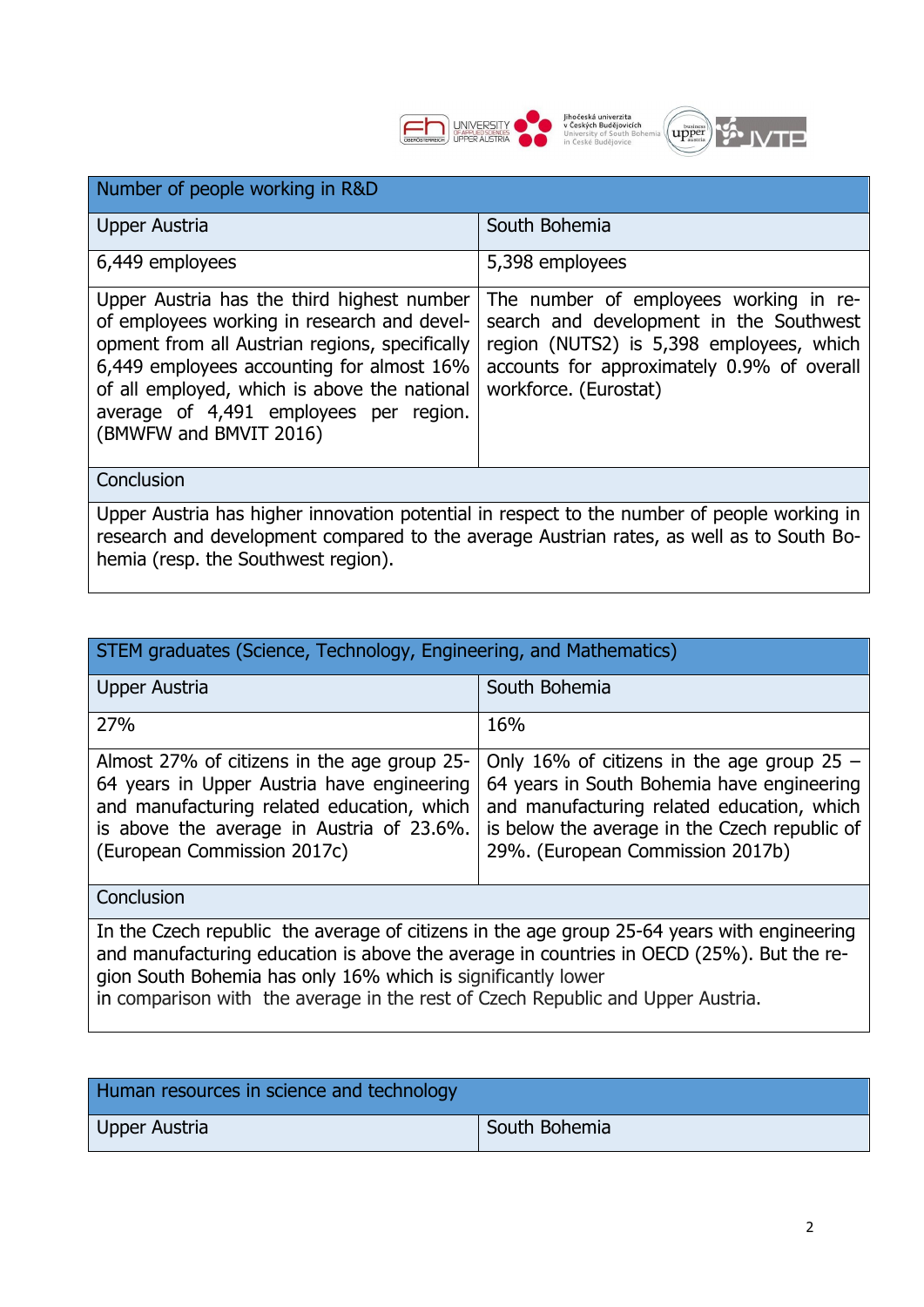



| 42%                                                                                                                                                                                                                                                                    | 32.6%                                                                                                                                                                                                                                                                                                                                    |  |
|------------------------------------------------------------------------------------------------------------------------------------------------------------------------------------------------------------------------------------------------------------------------|------------------------------------------------------------------------------------------------------------------------------------------------------------------------------------------------------------------------------------------------------------------------------------------------------------------------------------------|--|
| 42% of Upper Austrian population had high-<br>er education and/or is employed in science<br>and technology, which is slightly below the<br>national average of 42.2%, with Vienna and<br>Lower Austria leading the statistics with<br>48%. (European Commission 2017b) | The human resources in science and tech-<br>nology and other university-educated mem-<br>bers of the population in the Southwest re-<br>gion (NUTS2) accounted for 32.6% of the<br>economically active population in 2015 (Eu-<br>rostat). This represented a slight decrease,<br>by approx. 1.4 percentage points, compared<br>to 2013. |  |
| Conclusion                                                                                                                                                                                                                                                             |                                                                                                                                                                                                                                                                                                                                          |  |
| Even though the percentage of population working in science and technology in Upper Aus-<br>tria is below the Austrian national average, it is higher than in the NUTS2 Southwest region<br>in the Czech Republic.                                                     |                                                                                                                                                                                                                                                                                                                                          |  |

| Employment in technology and knowledge-intensive sectors                                                                                                                                                                                                                            |                                                                                                                                                                             |  |
|-------------------------------------------------------------------------------------------------------------------------------------------------------------------------------------------------------------------------------------------------------------------------------------|-----------------------------------------------------------------------------------------------------------------------------------------------------------------------------|--|
| <b>Upper Austria</b>                                                                                                                                                                                                                                                                | South Bohemia                                                                                                                                                               |  |
| 2.8%                                                                                                                                                                                                                                                                                | 3.4%                                                                                                                                                                        |  |
| Upper Austria's employment in technology<br>and knowledge-intensive sectors is one of<br>the lowest among all the Austrian regions.<br>The national average is 3.5%, with Vienna<br>and Lower Austria having the highest per-<br>centage, 5.6% each. (European Commission<br>2017b) | The rate of employment in high-tech sectors<br>only in 2015 was 3.4% for NUTS2 Southwest<br>(Eurostat), a value the figure had grown<br>from approximately 2.9% since 2013. |  |
| Conclusion                                                                                                                                                                                                                                                                          |                                                                                                                                                                             |  |
| The Southwest region of the Czech Republic has higher innovation potential with regard to<br>the rate of employment in technology and knowledge-intensive sectors compared to Upper<br>Austria.                                                                                     |                                                                                                                                                                             |  |

| <b>Employed in Sector III (Services)</b> |               |  |
|------------------------------------------|---------------|--|
| Upper Austria                            | South Bohemia |  |
| 65%                                      | 52.7%         |  |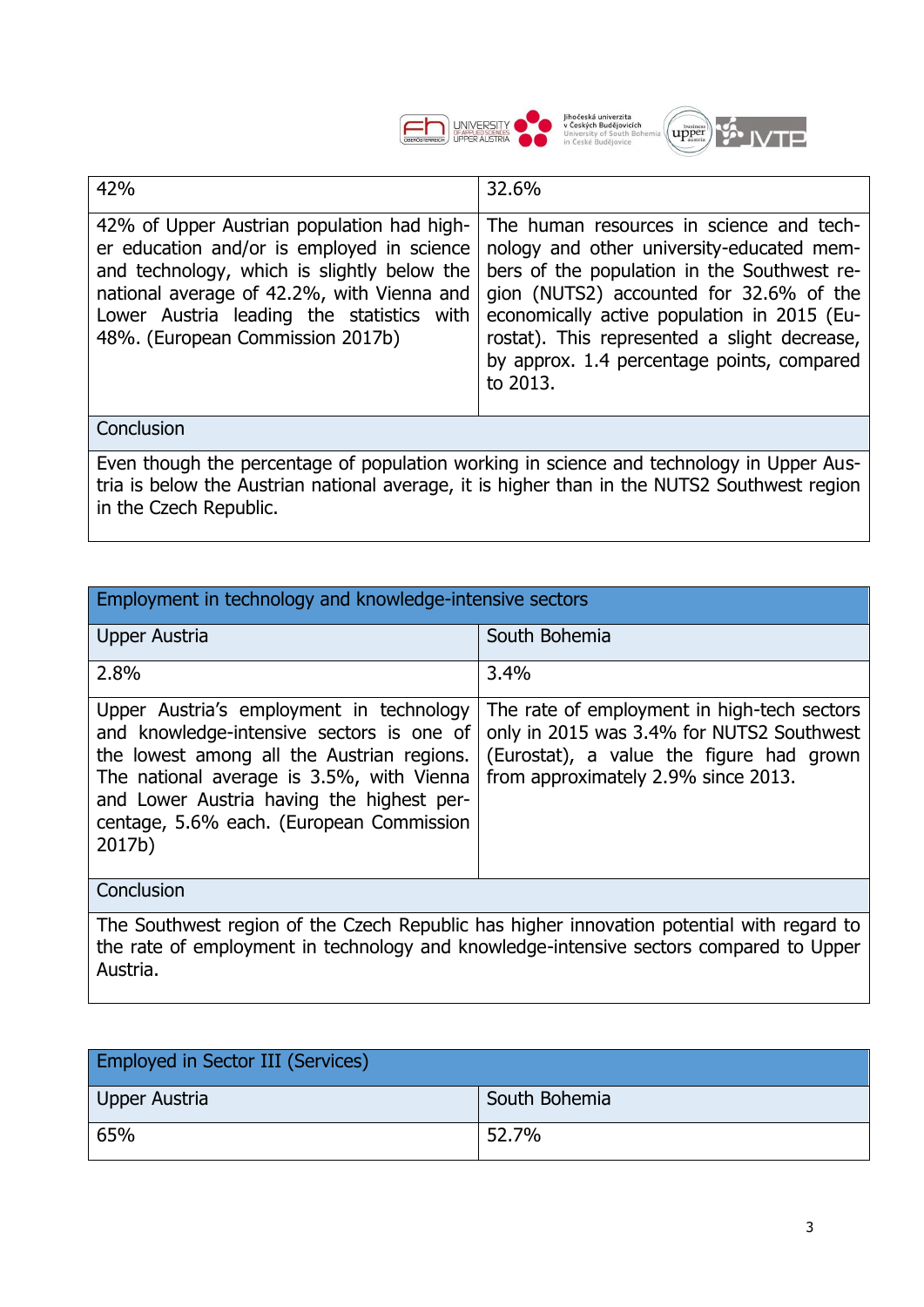



| The proportion of people working in the ter- The number of employees in the tertiary sec-  |                      |
|--------------------------------------------------------------------------------------------|----------------------|
| tiary sector in Upper Austria is approximately   tor was $311,000$ in the Southwest region |                      |
| 65%. The number increased from 2001 to (NUTS2) in 2015, which represents 52.7% of          |                      |
| 2010 by almost 18%. (AMS 2017; Janssen, the workforce. The number has been stable          |                      |
| den Hertog, and Kuusisto 2014)                                                             | over the last years. |
|                                                                                            |                      |

A higher proportion of population is employed in the service sector in the Upper Austrian region compared to the Southwest region of the Czech Republic.

| Core creative class employment                                                                                                                                                                                                              |                                                                                                                                                                                                                                                                                                                                                |  |
|---------------------------------------------------------------------------------------------------------------------------------------------------------------------------------------------------------------------------------------------|------------------------------------------------------------------------------------------------------------------------------------------------------------------------------------------------------------------------------------------------------------------------------------------------------------------------------------------------|--|
| Upper Austria                                                                                                                                                                                                                               | South Bohemia                                                                                                                                                                                                                                                                                                                                  |  |
| 8.5%                                                                                                                                                                                                                                        | 7.9%                                                                                                                                                                                                                                                                                                                                           |  |
| years employed in a job where creativity and<br>innovation is required, and non-standard<br>tasks are performed is 8.5 in Upper Austria,<br>which is very slightly above the national av-<br>erage of 8.45%. (European Commission<br>2017b) | The percentage of people between 15-64 The proportion of people between 15-64<br>years working in a job where creativity and<br>innovation is required, and non-standard<br>tasks are performed is 7.9% in the South-<br>west regions (NUTS2), which is very slightly<br>below the national average of 8.41%. (Euro-<br>pean Commission 2017b) |  |
| Conclusion                                                                                                                                                                                                                                  |                                                                                                                                                                                                                                                                                                                                                |  |

Upper Austria has a slightly higher innovation potential than the Southwest region in respect to the proportion of people having a job where creative thinking and performance of nonstandard tasks is required.

| Lifelong learning                                                                                                      |                                                                                                                                                                                                                                                              |
|------------------------------------------------------------------------------------------------------------------------|--------------------------------------------------------------------------------------------------------------------------------------------------------------------------------------------------------------------------------------------------------------|
| <b>Upper Austria</b>                                                                                                   | South Bohemia                                                                                                                                                                                                                                                |
| 13%                                                                                                                    | 8.7%                                                                                                                                                                                                                                                         |
| group 25-64 years) engaging in further edu-<br>which is below the national average of<br>14.2%. (BMWFW and BMVIT 2016) | The percentage of adult population (age The proportion of population aged 25-64<br>participating in lifelong learning dropped to<br>cational activities in Upper Austria is 13%, $\vert$ 8.7% in 2015 from 10.7% in 2013 in the<br>Southwest region (NUTS2). |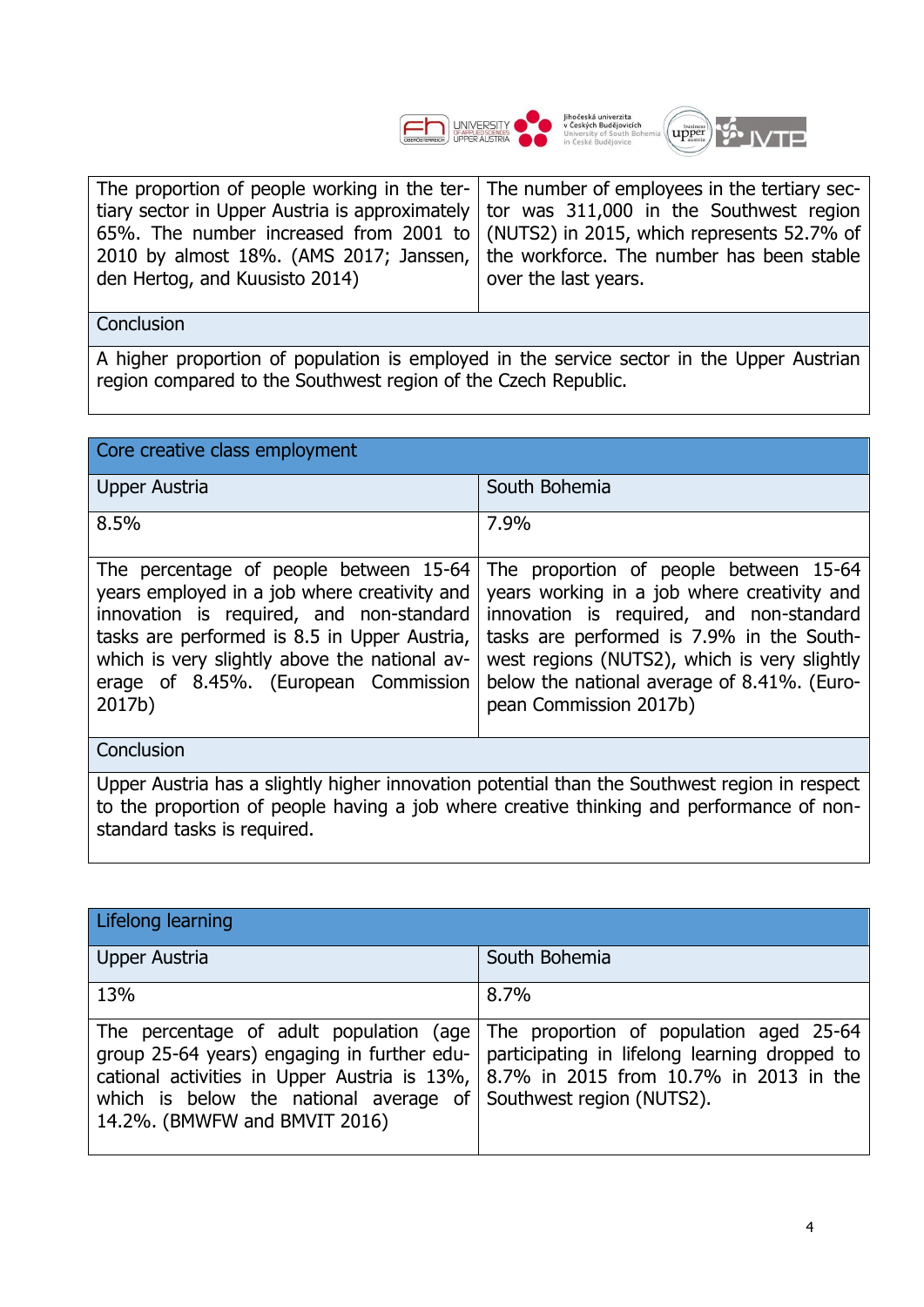

The percentage of population engaging in lifelong learning is higher in Upper Austria compared to the NUTS2 Southwest region of the Czech Republic. Moreover, the rate in the latter has been showing a decreasing tendency.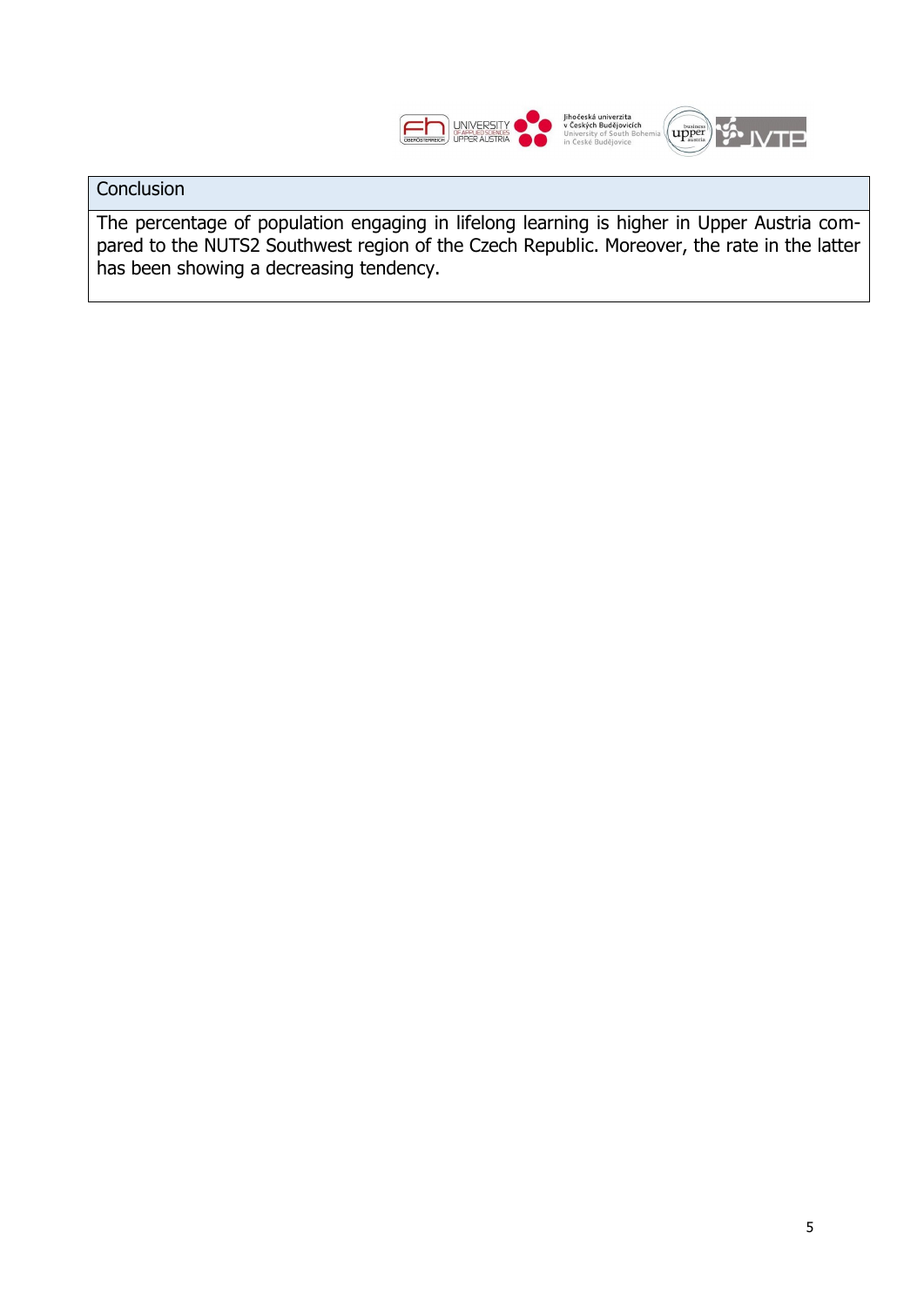

#### <span id="page-8-0"></span>**2.2 Business factors**

Business environment is an essential factor of innovation as an appropriately functioning business environment a key prerequisite for innovation potential actualization. In this chapter, the Upper Austrian and South Bohemian scores on business factors (such as start-up intensity, or structure of the export of the regions) are compared.

| Start-up intensity                                                                                                                                                                                                                                                                                                                                                                                                      |                                                                                                                                                                                                                                                                                                                                                              |  |
|-------------------------------------------------------------------------------------------------------------------------------------------------------------------------------------------------------------------------------------------------------------------------------------------------------------------------------------------------------------------------------------------------------------------------|--------------------------------------------------------------------------------------------------------------------------------------------------------------------------------------------------------------------------------------------------------------------------------------------------------------------------------------------------------------|--|
| Upper Austria                                                                                                                                                                                                                                                                                                                                                                                                           | South Bohemia                                                                                                                                                                                                                                                                                                                                                |  |
| 7.8%                                                                                                                                                                                                                                                                                                                                                                                                                    | 3.0%                                                                                                                                                                                                                                                                                                                                                         |  |
| The start-up intensity (the percentage of<br>registered companies being start-ups) in Up-<br>per Austria was below the national average.<br>While the national average in 2014 was<br>8.1%, Upper Austria's rate was 7.8%, a<br>slight increase from 7.6% in 2013. In 2014,<br>6,176 new companies were established in<br>Upper Austria. (Janssen, den Hertog, and<br>Kuusisto 2014; Statistik Austria 2016b,<br>2016a) | According to the data of Bisnode, 26,953<br>new companies were founded in the Czech<br>Republic in 2015. They are capital compa-<br>nies, <i>i.e.</i> limited liability companies or joint-<br>stock companies. 825 companies were<br>founded in the South-Bohemian Region,<br>which, however, represents only 3% of the<br>nation-wide number. (JAIP, 2016) |  |
| Conclusion                                                                                                                                                                                                                                                                                                                                                                                                              |                                                                                                                                                                                                                                                                                                                                                              |  |
| While the percentage of newly registered companies being start-ups in Upper Austria is be-<br>low the Austrian national average, the start-up intensity of 7.8% is more than twice as great<br>as the rate in South Bohemia.                                                                                                                                                                                            |                                                                                                                                                                                                                                                                                                                                                              |  |

| Export of the region                                                                                                                                                                                                                                                                                                                               |                                                                                                                                                                                                                                                                 |
|----------------------------------------------------------------------------------------------------------------------------------------------------------------------------------------------------------------------------------------------------------------------------------------------------------------------------------------------------|-----------------------------------------------------------------------------------------------------------------------------------------------------------------------------------------------------------------------------------------------------------------|
| <b>Upper Austria</b>                                                                                                                                                                                                                                                                                                                               | South Bohemia                                                                                                                                                                                                                                                   |
| $\epsilon$ 33.5 billion                                                                                                                                                                                                                                                                                                                            | € 4,32 billion                                                                                                                                                                                                                                                  |
| Upper Austria is the most export-oriented<br>region in the country, with exported goods<br>worth $\epsilon$ 33.5 billion in 2015. The vehicle in-<br>dustry (94.9% of national exports in this in-<br>dustry), foundries (86.9%), the electrical and<br>electronics industry (74.5%) and the chemi-<br>industry (69.5%) dominate<br>export.<br>cal | South Bohemia participates in the total ex-<br>port of the Czech Republic with only 3.9%. A<br>dominant share in export is held by ma-<br>chines and means of transport (51%). Export<br>of market products and industrial consumer<br>goods is important, too. |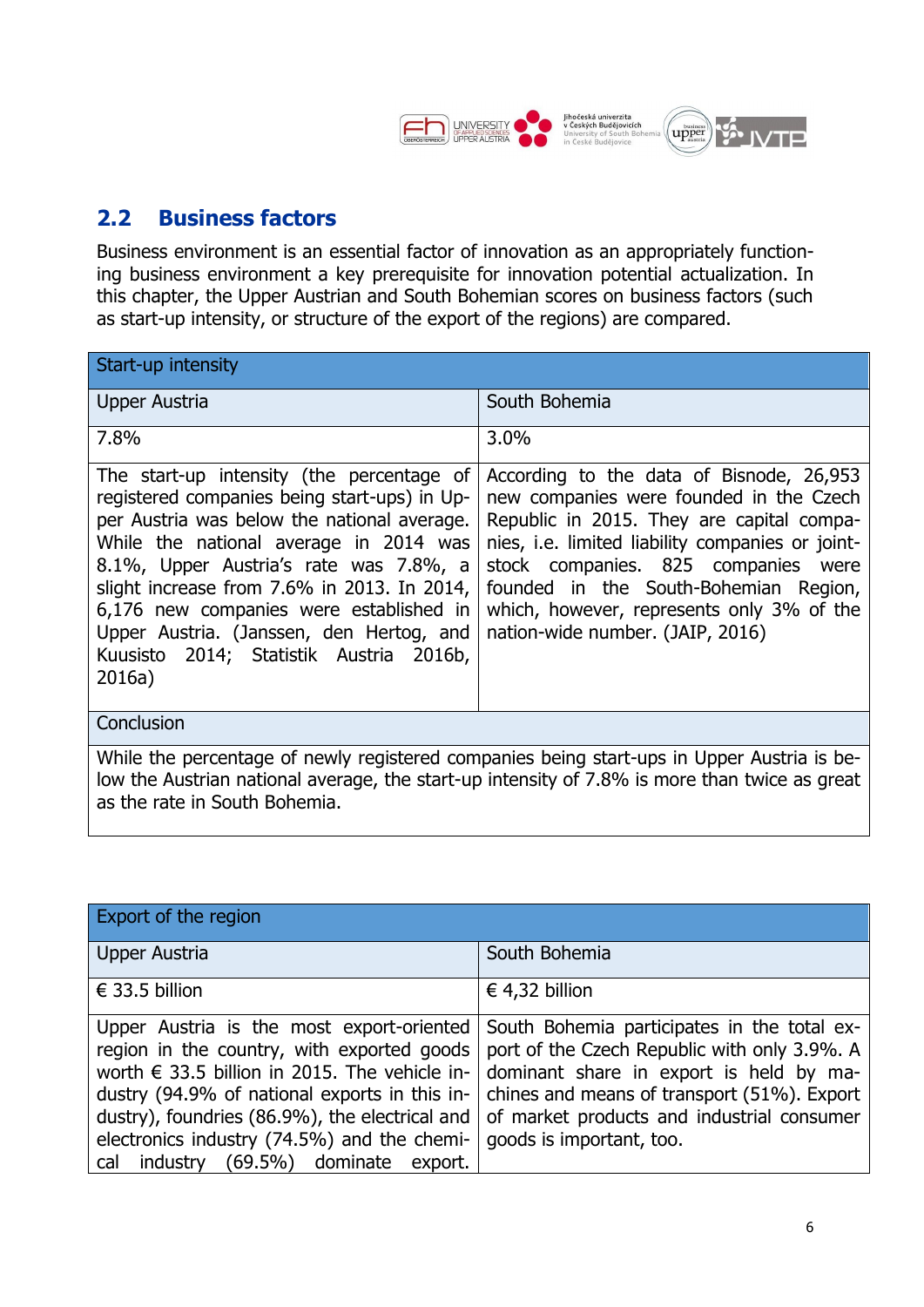

| (Janssen, den Hertog, and Kuusisto 2014; |  |  |
|------------------------------------------|--|--|
| Statistik Austria 2017a)                 |  |  |

When comparing the regions in terms of export, Upper Austria belongs to the best export regions in Austria; in contrary, South Bohemia reaches less than 4% of the entire Czech Republic figure.

| Export in the area of technologically demanding production                                                                                                                                                                                                                                                                       |                                                       |  |
|----------------------------------------------------------------------------------------------------------------------------------------------------------------------------------------------------------------------------------------------------------------------------------------------------------------------------------|-------------------------------------------------------|--|
| Upper Austria                                                                                                                                                                                                                                                                                                                    | South Bohemia                                         |  |
| 49%                                                                                                                                                                                                                                                                                                                              |                                                       |  |
| The index measuring "the technological<br>competitiveness and the ability to commer-<br>cialize the results of R&D" shows that Upper<br>Austria (on NUTS1 level), with 49% of all<br>products exported being medium/high tech-<br>nology products, is in the middle of the na-<br>tional average. (European Commission<br>2017b) | We do not have adequate data fot this indi-<br>cator. |  |
| Conclusion                                                                                                                                                                                                                                                                                                                       |                                                       |  |
| Upper Austria's performance is average compared to the national rate.                                                                                                                                                                                                                                                            |                                                       |  |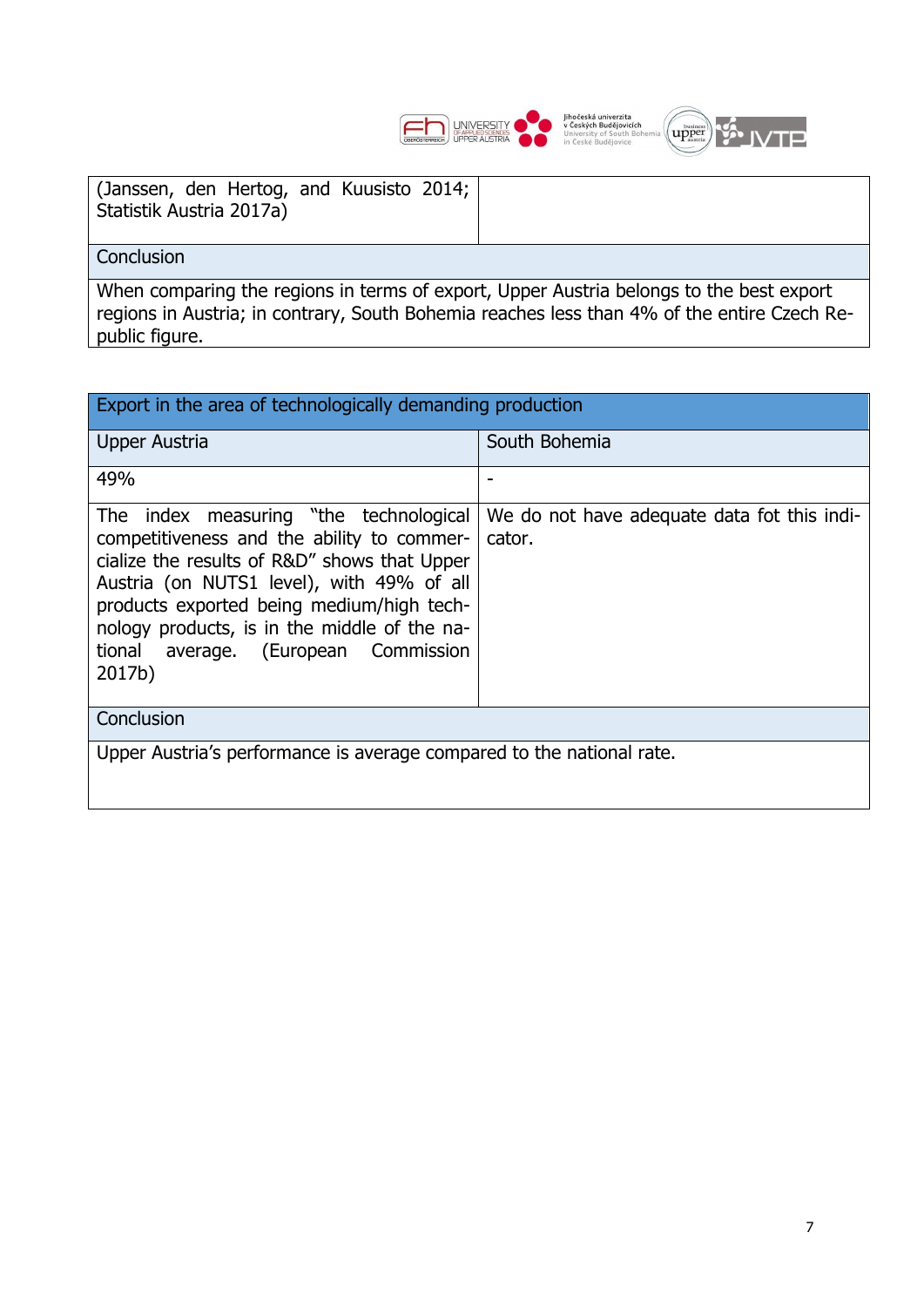

#### <span id="page-10-0"></span>**2.3 Investment factors**

An adequate level of investment is critical to support the innovation potential of any region. In this chapter, the R&D Intensity levels and R&D expenditures in the public and business sectors are assessed and compared.

| <b>R&amp;D Intensity</b>                                                                                                                                                                                                                                                                                                                                |                                                                                                                                                                                                                                                                                                                                                                                                                                                                                  |  |
|---------------------------------------------------------------------------------------------------------------------------------------------------------------------------------------------------------------------------------------------------------------------------------------------------------------------------------------------------------|----------------------------------------------------------------------------------------------------------------------------------------------------------------------------------------------------------------------------------------------------------------------------------------------------------------------------------------------------------------------------------------------------------------------------------------------------------------------------------|--|
| Upper Austria                                                                                                                                                                                                                                                                                                                                           | South Bohemia                                                                                                                                                                                                                                                                                                                                                                                                                                                                    |  |
| 3.17%                                                                                                                                                                                                                                                                                                                                                   | 1.65%                                                                                                                                                                                                                                                                                                                                                                                                                                                                            |  |
| Upper Austria's GRP in 2013 was € 54.806<br>million, and the gross domestic expenditure<br>on R&D was $\epsilon$ 1.738 million, resulting in a<br>R&D intensity of 3.17%; an above-average<br>rate compared to national rate of 2.97%,<br>and the third largest percentage after Styria<br>(4.81%) and Vienna (3.55%). (BMWFW and<br><b>BMVIT 2016)</b> | Based on the specific focus of science and<br>research institutions primarily on biotechnol-<br>ogy, it may be said that the expenditure on<br>basic research has outweighed the expendi-<br>ture on applied research in the South Bohe-<br>mia Region in recent years. The available<br>statistical sources indicate a very low in-<br>volvement of the application sphere in re-<br>search and development programmes (Alfa,<br>TIP, 7th Framework Programme). (JAIP,<br>2014) |  |
| Conclusion                                                                                                                                                                                                                                                                                                                                              |                                                                                                                                                                                                                                                                                                                                                                                                                                                                                  |  |
| Taking into account the GRP and gross domestic expenditure on R&D, Upper Austria has<br>greater innovation potential compared to South Bohemia, as the regional R&D intensity is<br>almost twice as high.                                                                                                                                               |                                                                                                                                                                                                                                                                                                                                                                                                                                                                                  |  |

| R&D expenditures in the public sector                                                                                                                                                                                                                            |                                                                                                                                                                                                                                                                                                                                                                 |
|------------------------------------------------------------------------------------------------------------------------------------------------------------------------------------------------------------------------------------------------------------------|-----------------------------------------------------------------------------------------------------------------------------------------------------------------------------------------------------------------------------------------------------------------------------------------------------------------------------------------------------------------|
| <b>Upper Austria</b>                                                                                                                                                                                                                                             | South Bohemia                                                                                                                                                                                                                                                                                                                                                   |
| € 1.683 billion                                                                                                                                                                                                                                                  | € 104.4 million                                                                                                                                                                                                                                                                                                                                                 |
| Upper Austria had the third largest R&D ex-<br>penditures from all regions after Vienna and<br>Styria. Over 50% of the amount went to ex-<br>perimental development, almost 40% to ap-<br>plied research, and 10% to basic research.<br>(Statistik Austria 2015) | The majority of R&D investments are under-<br>taken at the university level; in 2014, these<br>expenditures were $\epsilon$ 85.9 million, which rep-<br>resented a slight increase from 2013. Further<br>expenditures were undertaken directly in the<br>public sector. Altogether, the public R&D ex-<br>penditures amount to $\epsilon$ 104.4 million. (Euro- |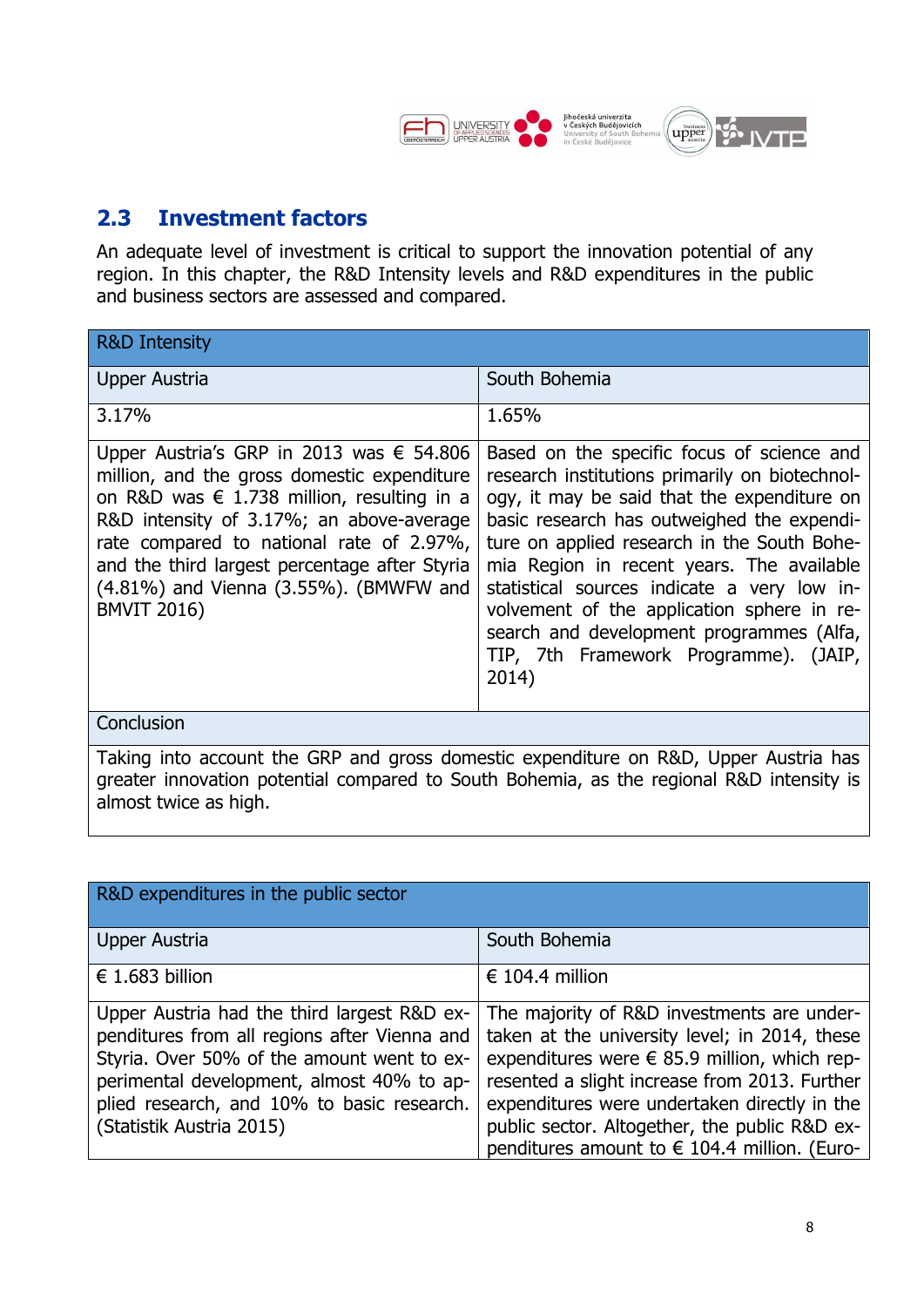

|                   | stat) |
|-------------------|-------|
|                   |       |
| <b>Conclusion</b> |       |
|                   |       |

The public sector in Upper Austria has greater innovation potential with regard to the public sector expenditures to research and development as it has been investing a substantially greater amount of finances to the R&D activities compared to the South Bohemian counterpart.

| R&D expenditures in the business sector                                                                                                                                                                                                                                                                                                                                                                                                          |                                                                                                                                                                                                                                                                                                                                                           |  |
|--------------------------------------------------------------------------------------------------------------------------------------------------------------------------------------------------------------------------------------------------------------------------------------------------------------------------------------------------------------------------------------------------------------------------------------------------|-----------------------------------------------------------------------------------------------------------------------------------------------------------------------------------------------------------------------------------------------------------------------------------------------------------------------------------------------------------|--|
| Upper Austria                                                                                                                                                                                                                                                                                                                                                                                                                                    | South Bohemia                                                                                                                                                                                                                                                                                                                                             |  |
| € 1.149 billion                                                                                                                                                                                                                                                                                                                                                                                                                                  | € 157.6 million                                                                                                                                                                                                                                                                                                                                           |  |
| Almost 89% of all R&D expenditures in Up-<br>per Austria are covered by the business sec-<br>tor, providing $\epsilon$ 1.149 billion and covering<br>the highest share of R&D expenditures of all<br>regions. 19% of the expenditures was pro-<br>vided to motor vehicles, trailers, and semi-<br>trailers R&D activities, 18.9% in mechanical<br>engineering and machinery, and 14% in<br>electrical equipment. (BMWFW and BMVIT<br>2015, 2016) | In previous years, the structure of regional<br>economics lacking remarkable representation<br>of high-tech production resulted in a slower<br>growth of the region. However, establish-<br>ment of scientific-technical parks and Cen-<br>tres for Transfer of Technology brings about<br>an increase in funds for R&D expenditures in<br>South Bohemia. |  |
| Conclusion                                                                                                                                                                                                                                                                                                                                                                                                                                       |                                                                                                                                                                                                                                                                                                                                                           |  |
| R&D expenditures in the business sector are higher in Upper Austria and have longer tradi-<br>tion focussing rather on support of research and development of the technical specialization.<br>Biotechnologies prevail in South Bohemia and the support tends to increase depending on<br>establishment of scientific-technical parks.                                                                                                           |                                                                                                                                                                                                                                                                                                                                                           |  |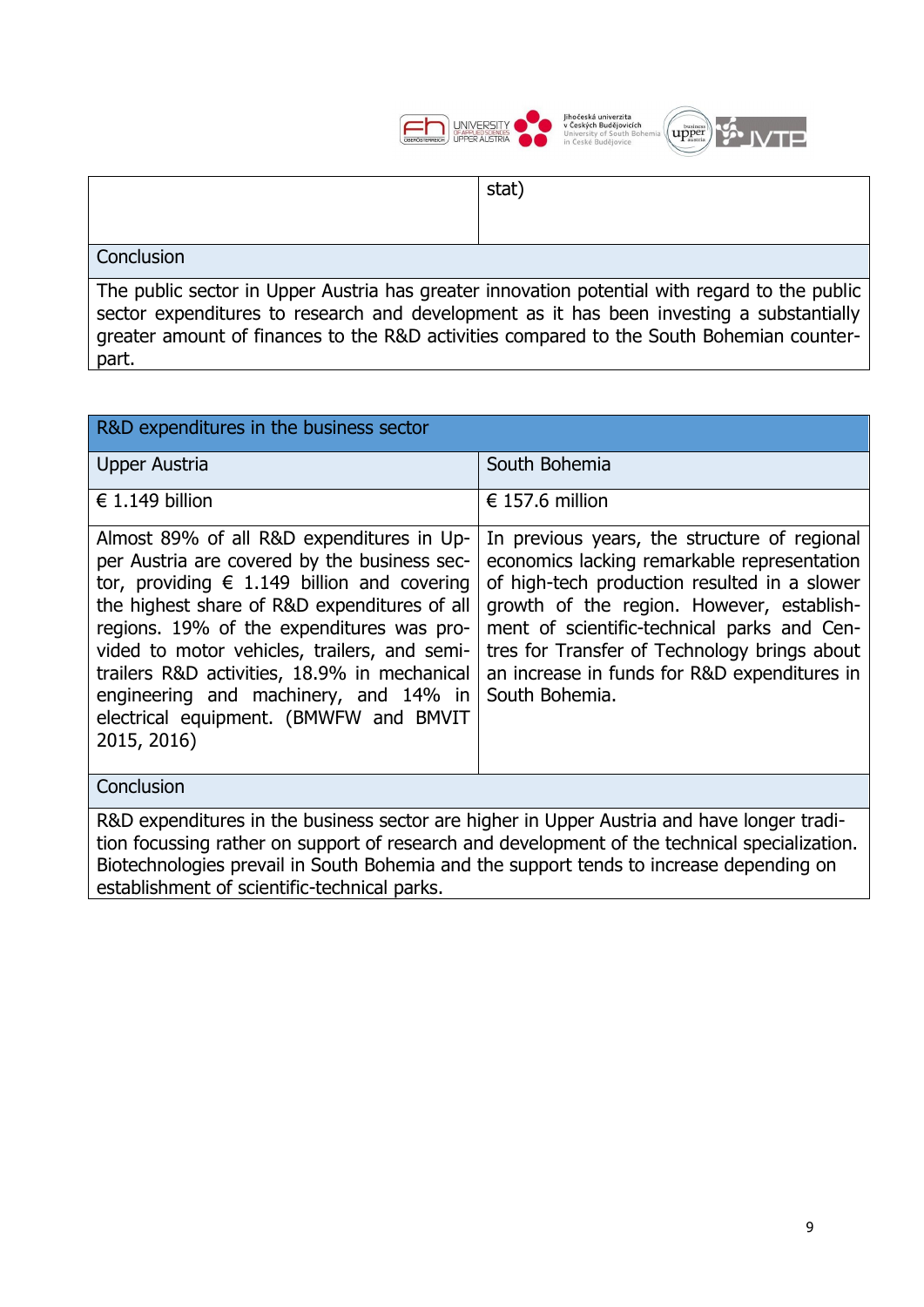

#### <span id="page-12-0"></span>**2.4 Knowledge transfer**

Dissemination of relevant knowledge increases the innovation potential of the region. In this chapter, the access to broadband and to the Internet, as well as the patent rates and the structure of the patents of both regions is compared and evaluated.

| Household access to broadband and access to the Internet                                                                                                                                                                                                                                          |                                                                                                                                                                                                                                                                                      |  |
|---------------------------------------------------------------------------------------------------------------------------------------------------------------------------------------------------------------------------------------------------------------------------------------------------|--------------------------------------------------------------------------------------------------------------------------------------------------------------------------------------------------------------------------------------------------------------------------------------|--|
| <b>Upper Austria</b>                                                                                                                                                                                                                                                                              | South Bohemia                                                                                                                                                                                                                                                                        |  |
| 80%                                                                                                                                                                                                                                                                                               | 82%                                                                                                                                                                                                                                                                                  |  |
| The degree of household access to broad-<br>band and the Internet in Upper Austria is<br>slightly below average compared to other<br>regions within the country. The most house-<br>holds with access to both the Internet and<br>broadband are in Salzburg (85%). (European<br>Commission 2017b) | Households in the NUTS 2 Southwest region<br>show a relatively high penetration value for<br>Internet connectivity; the most recent data<br>from 2016 says 82% households are con-<br>nected to the Internet, a figure including also<br>high-speed Internet connections. (Eurostat) |  |
| Conclusion                                                                                                                                                                                                                                                                                        |                                                                                                                                                                                                                                                                                      |  |
| A greater percentage of households have access to the Internet connection in the Southwest<br>region of the Czech Republic compared to the Upper Austrian region.                                                                                                                                 |                                                                                                                                                                                                                                                                                      |  |

| Number of patents                                                                                                                                                                                                                                                                                                |                                                                                                                                                                                               |  |
|------------------------------------------------------------------------------------------------------------------------------------------------------------------------------------------------------------------------------------------------------------------------------------------------------------------|-----------------------------------------------------------------------------------------------------------------------------------------------------------------------------------------------|--|
| <b>Upper Austria</b>                                                                                                                                                                                                                                                                                             | South Bohemia                                                                                                                                                                                 |  |
| 544                                                                                                                                                                                                                                                                                                              |                                                                                                                                                                                               |  |
| Upper Austria has the highest patent applica-<br>tion rate of all regions in Austria, specifically<br>544. The region is followed by Vienna (419),<br>and Styria (371). Most of the applications<br>come from plastic industry (plastic shaping<br>and modelling machines). (Österreichisches<br>Patentamt 2016) | South Bohemia region has one of the lowest<br>rate of patents. The hightest number (1095)<br>has Prague. South bohemia represents only<br>3% of all patents in Czech republic. (CSU,<br>2017) |  |
| Conclusion                                                                                                                                                                                                                                                                                                       |                                                                                                                                                                                               |  |
| Upper Austria belongs a among regions with a high degree of innovation potential, South                                                                                                                                                                                                                          |                                                                                                                                                                                               |  |

Bohemia has only 3% of all patents in the Czech Republic.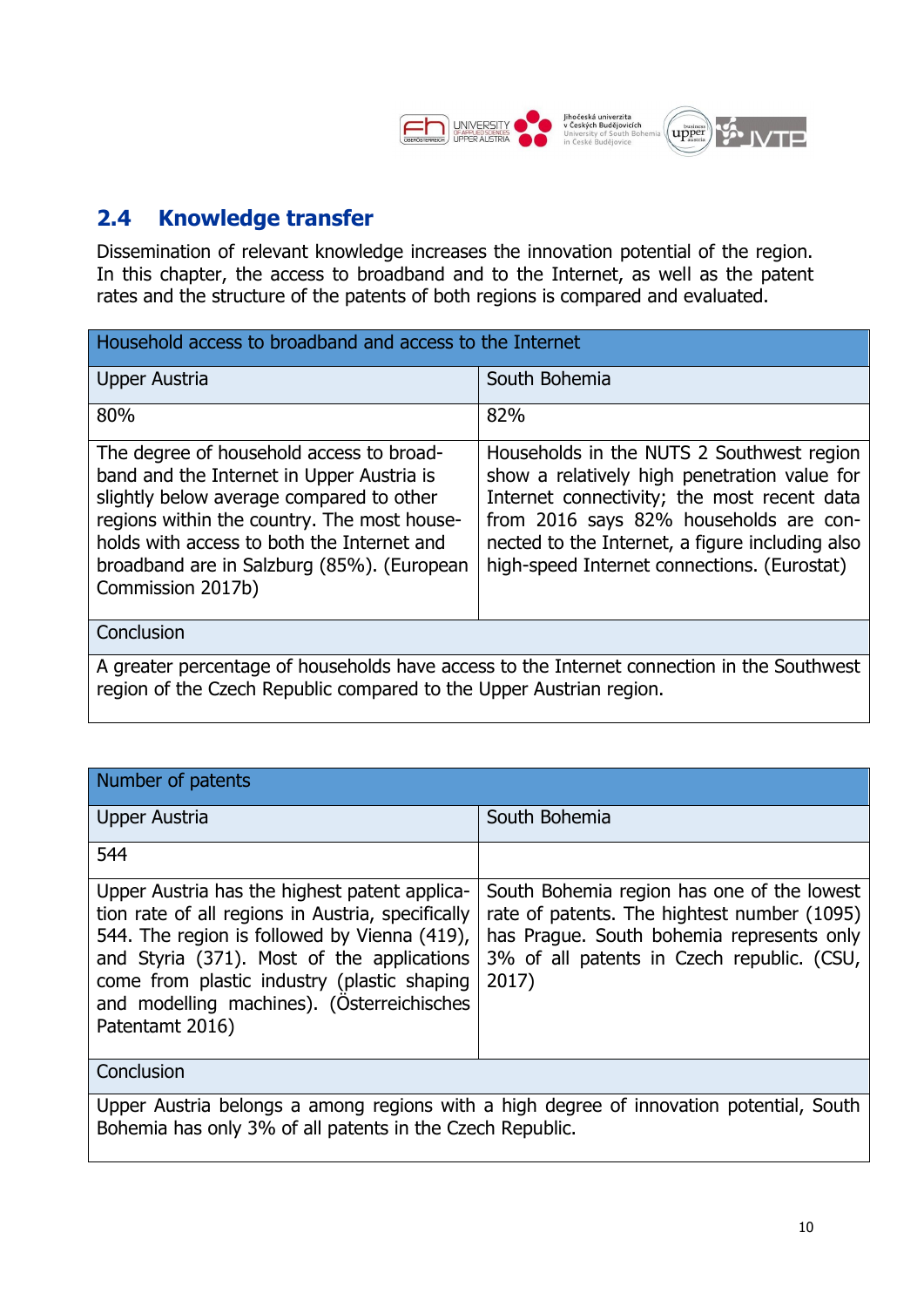

| Number of patent applications per capita                                                                                                                                                                                                                     |                                                                                                                                                                                        |  |
|--------------------------------------------------------------------------------------------------------------------------------------------------------------------------------------------------------------------------------------------------------------|----------------------------------------------------------------------------------------------------------------------------------------------------------------------------------------|--|
| Upper Austria                                                                                                                                                                                                                                                | South Bohemia                                                                                                                                                                          |  |
| 270 applications per million inhabitants                                                                                                                                                                                                                     | 143 patents per million inhabitants                                                                                                                                                    |  |
| Upper Austria is the second region with re-<br>spect to the number of patent applications<br>per capita, after Vorarlberg's 653 applica-<br>tions. The national average is 218 patent<br>application per million inhabitants. (European<br>Commission 2017b) | South Bohemia region has the 4 <sup>th</sup> lowest rate<br>in this indicator. After Prague region (855) is<br>Liberecky region (492). The national average<br>is 305.(Eurostat, 2017) |  |
| Conclusion                                                                                                                                                                                                                                                   |                                                                                                                                                                                        |  |
| Upper Austria is higher the national average in the number of patent applicationas per capi-<br>ta. On the other hand South Bohemia, does not reach even half the value of the national<br>average.                                                          |                                                                                                                                                                                        |  |

| High technology EPO patent rates                                                                                                                                                                                                                                                               |                                                                                                                                    |  |
|------------------------------------------------------------------------------------------------------------------------------------------------------------------------------------------------------------------------------------------------------------------------------------------------|------------------------------------------------------------------------------------------------------------------------------------|--|
| Upper Austria                                                                                                                                                                                                                                                                                  | South Bohemia                                                                                                                      |  |
| 19                                                                                                                                                                                                                                                                                             | $\mathbf 0$                                                                                                                        |  |
| Assessing the EPO patent rate, Upper Aus-<br>tria's 19 high technology patents per million<br>inhabitants are below the Austria's average<br>of 24, and significantly below Vorarlberg's<br>46, Styria's 23, and Tirol's 32 patents per<br>million inhabitants. (European Commission<br>2017b) | We do not have adequate data for this indi-<br>cator, because South Bohemia have really<br>low number of companies in this sector. |  |
| Conclusion                                                                                                                                                                                                                                                                                     |                                                                                                                                    |  |
| In respect to the rate of high technology EPO patents per million inhabitants, Upper Austria<br>with its 19 has greater innovation potential compared to the South Bohemian region.                                                                                                            |                                                                                                                                    |  |

| Information and Communication Technology EPO patent rates |               |  |
|-----------------------------------------------------------|---------------|--|
| Upper Austria                                             | South Bohemia |  |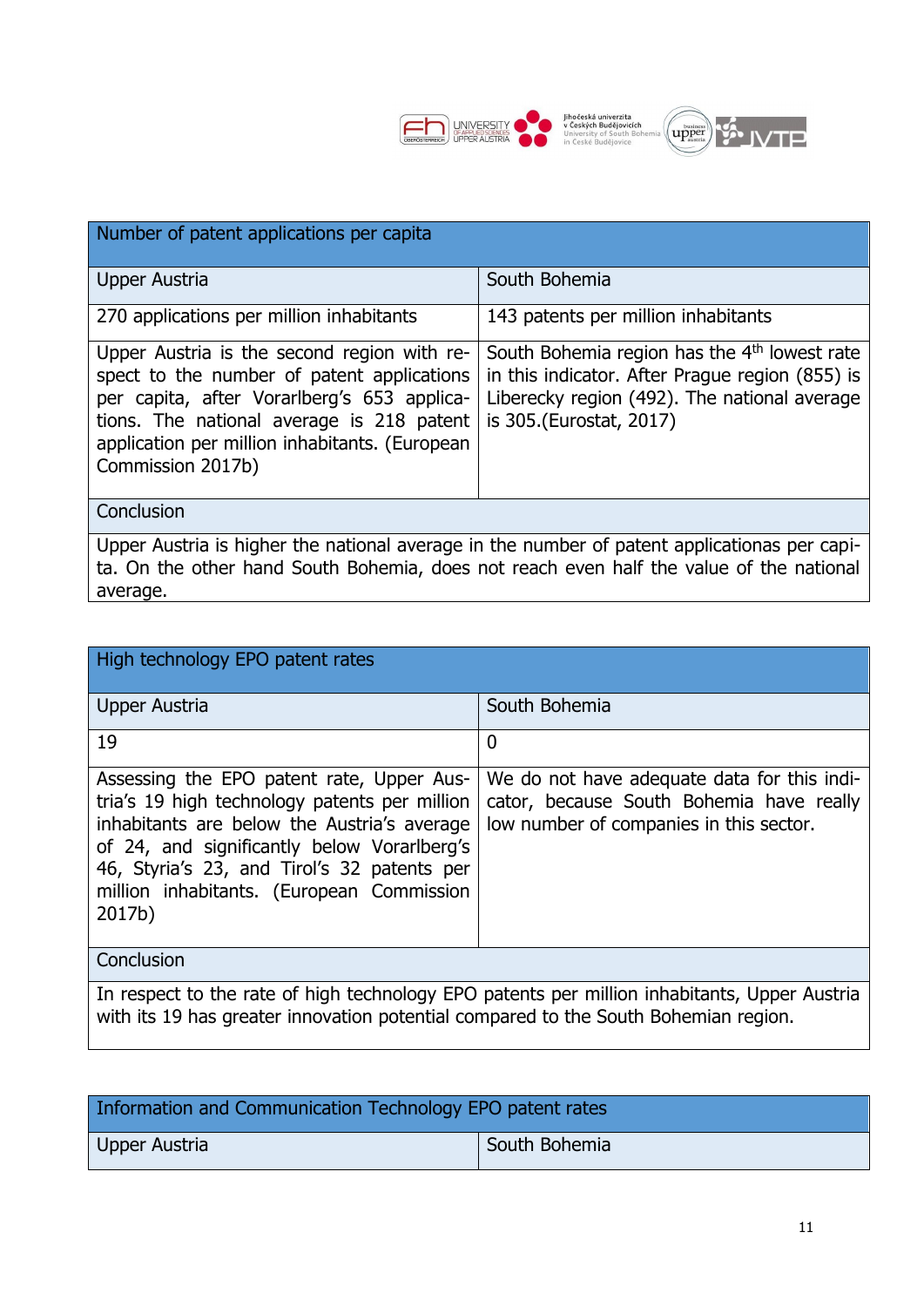

| 33                                                                                                                                                                                                                                                                                                                               | 0.393 (the expert estimation)                                                            |  |  |  |  |
|----------------------------------------------------------------------------------------------------------------------------------------------------------------------------------------------------------------------------------------------------------------------------------------------------------------------------------|------------------------------------------------------------------------------------------|--|--|--|--|
| Information and Communication Technology<br>EPO patent rates in Upper Austria (33 appli-<br>cations per million inhabitants) are below the<br>national average of 40. The leading region is<br>Vorarlberg with 95 application per million<br>inhabitants, followed by Styria's 65 applica-<br>tions. (European Commission 2017b) | We do not have adequate data fot this indi-<br>cator, the Czech republic did not report. |  |  |  |  |
| Conclusion                                                                                                                                                                                                                                                                                                                       |                                                                                          |  |  |  |  |
| There is a greater number of Information and Communication Technology EPO patents reg-<br>istered in Upper Austria compared to Bohemia, therefore, the region has a greater innova-<br>tion potential in this aspect.                                                                                                            |                                                                                          |  |  |  |  |

| Structure of patent applications                                                                                                                                                                                                                                                                             |                                                                                                      |  |  |
|--------------------------------------------------------------------------------------------------------------------------------------------------------------------------------------------------------------------------------------------------------------------------------------------------------------|------------------------------------------------------------------------------------------------------|--|--|
| <b>Upper Austria</b>                                                                                                                                                                                                                                                                                         | South Bohemia                                                                                        |  |  |
| Primarily manufacturing<br>Lower degree of diversity                                                                                                                                                                                                                                                         | Primary manufacturing                                                                                |  |  |
| Upper Austria is focused mainly on the man-<br>ufacturing industry and even though this has<br>helped to gain competitive edge for the re-<br>gion, there are concerns that, in the long-<br>term horizon, this strategy might limit Upper<br>Austria's success. (Janssen, den Hertog, and<br>Kuusisto 2014) | The South Bohemian region is typical by high<br>level of patents by individuals (22%).(CSU,<br>2017) |  |  |
| Conclusion                                                                                                                                                                                                                                                                                                   |                                                                                                      |  |  |
| South Bohemia has a high level of patents by individual, so that is why there is a greater<br>diversity but to a lesser extent than in Upper Austria.                                                                                                                                                        |                                                                                                      |  |  |

| Fluctuations in average patenting rates |                  |
|-----------------------------------------|------------------|
| Upper Austria                           | South Bohemia    |
| Slightly decreasing                     | Slightly growing |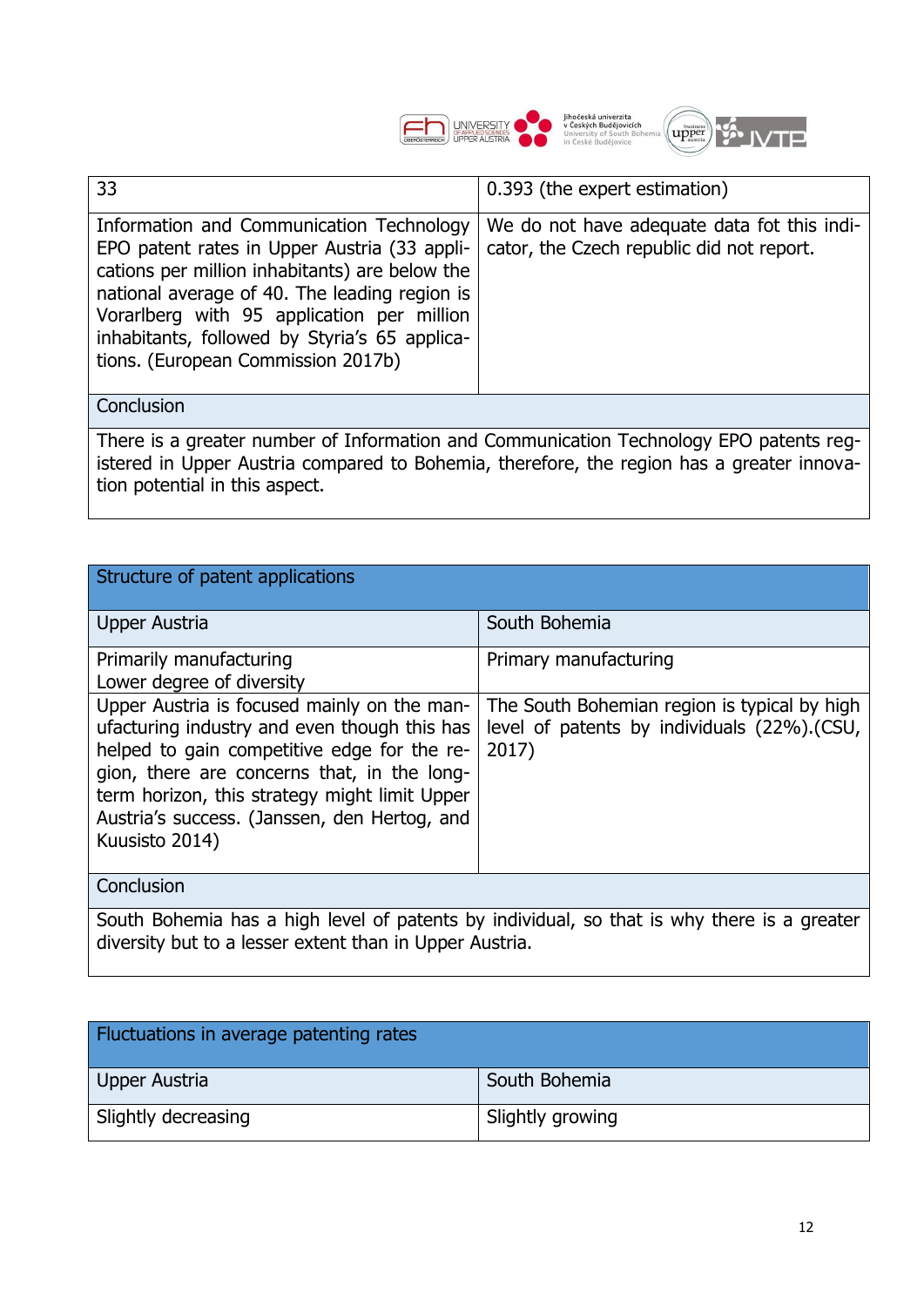



| rates remain significantly higher. (Oster-<br>reichisches Patentamt 2010, 2011, 2012,<br>2013, 2014, 2015) | in 2010 to 544 in 2015. Nevertheless, com- $\vert$ 6,5% per year on average. (CSU, 2017)<br>pared to the national average, the patenting | slightly decreasing trend; from 620 patents South bohemian region the growth rate is |
|------------------------------------------------------------------------------------------------------------|------------------------------------------------------------------------------------------------------------------------------------------|--------------------------------------------------------------------------------------|
|------------------------------------------------------------------------------------------------------------|------------------------------------------------------------------------------------------------------------------------------------------|--------------------------------------------------------------------------------------|

Fluctuations in average patenting rates have a slightly declining character over long-term surveillance in Upper Austria, bot in South Bohemia the patenting rate is rising.

| Number of Scientific Publications per million inhabitants                                                                                                                                                                                             |                                                                                                                                                                                                                                          |  |  |  |
|-------------------------------------------------------------------------------------------------------------------------------------------------------------------------------------------------------------------------------------------------------|------------------------------------------------------------------------------------------------------------------------------------------------------------------------------------------------------------------------------------------|--|--|--|
| <b>Upper Austria</b>                                                                                                                                                                                                                                  | South Bohemia                                                                                                                                                                                                                            |  |  |  |
| 1,010                                                                                                                                                                                                                                                 | 0,989                                                                                                                                                                                                                                    |  |  |  |
| Scientific publication rate per million inhabit-<br>ants in below the national average in the<br>Upper Austrian region (1,010 publications<br>compared to the national average of 1,765<br>per million inhabitants). (European Commis-<br>sion 2017b) | Scientific publication rate per million inhabit-<br>ants in below the national average in the<br>South Bohemia (0,989 publications compared<br>to the national average of 1,064 per million<br>inhabitants). (European Commission 2017b) |  |  |  |
| Conclusion                                                                                                                                                                                                                                            |                                                                                                                                                                                                                                          |  |  |  |
| As the scientific publications as a vital part of innovation due to knowledge dissemination,<br>Upper Austria has more innovation potential in this regard due to greater number of scien-<br>tific publications.                                     |                                                                                                                                                                                                                                          |  |  |  |

| Clusters and incubators                                                                    |                                                                                             |
|--------------------------------------------------------------------------------------------|---------------------------------------------------------------------------------------------|
| Upper Austria                                                                              | South Bohemia                                                                               |
| Dense and well-established network                                                         | New and setting networks                                                                    |
|                                                                                            | The cluster network in Upper Austria is In Czech region the main clusters are orien-        |
| dense and well established. There are auto-   tated on food industry, like beer production |                                                                                             |
| motive, IT, plastic, mechatronic, food, medi- or healthy food. On the other hand some      |                                                                                             |
|                                                                                            | cal, and other clusters in the Upper Austrian   clusters orientated on nature, processin of |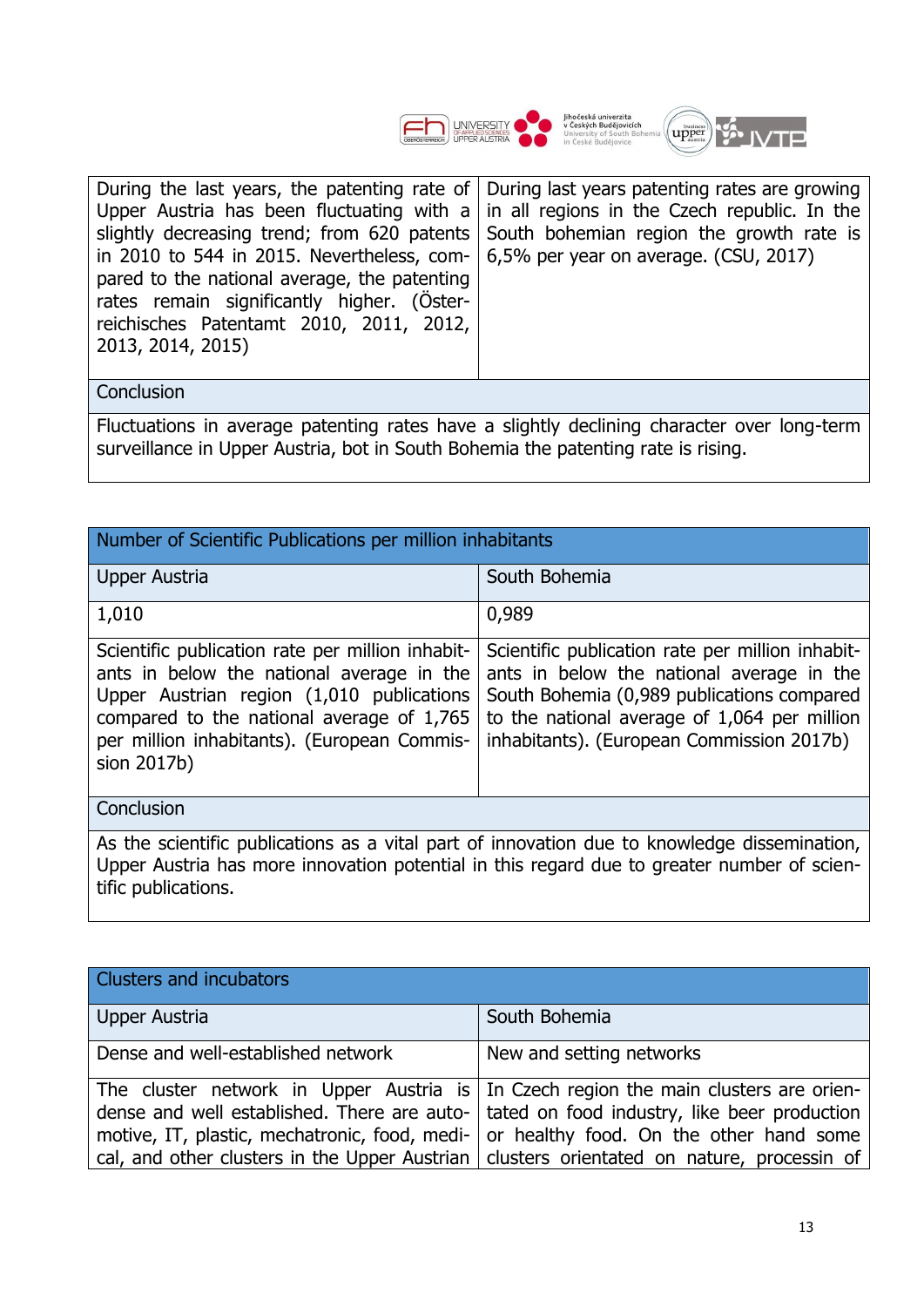



|                                   | region. Moreover, after Vienna, Upper Aus-   inorganic waste materials, potable water,   |
|-----------------------------------|------------------------------------------------------------------------------------------|
|                                   | tria has the highest density of research and sewage treatment or low-energy buildings,   |
|                                   | development centers, competence centers, renewable energy sources are growing up         |
|                                   | and other research facilities, e.g. Tech2b or every year. Automotive and IT clusters are |
|                                   | Akostart. (akostart 2017; Forschungsatlas   mainly state, with only regional representa- |
| 2017; TallyFox 2015; tech2b 2017) | tion.                                                                                    |
|                                   |                                                                                          |

The Austrian region has a dense and well established network. In South Bohemia, we can see new clusters, where the IT and automotive industries predominate only in the region.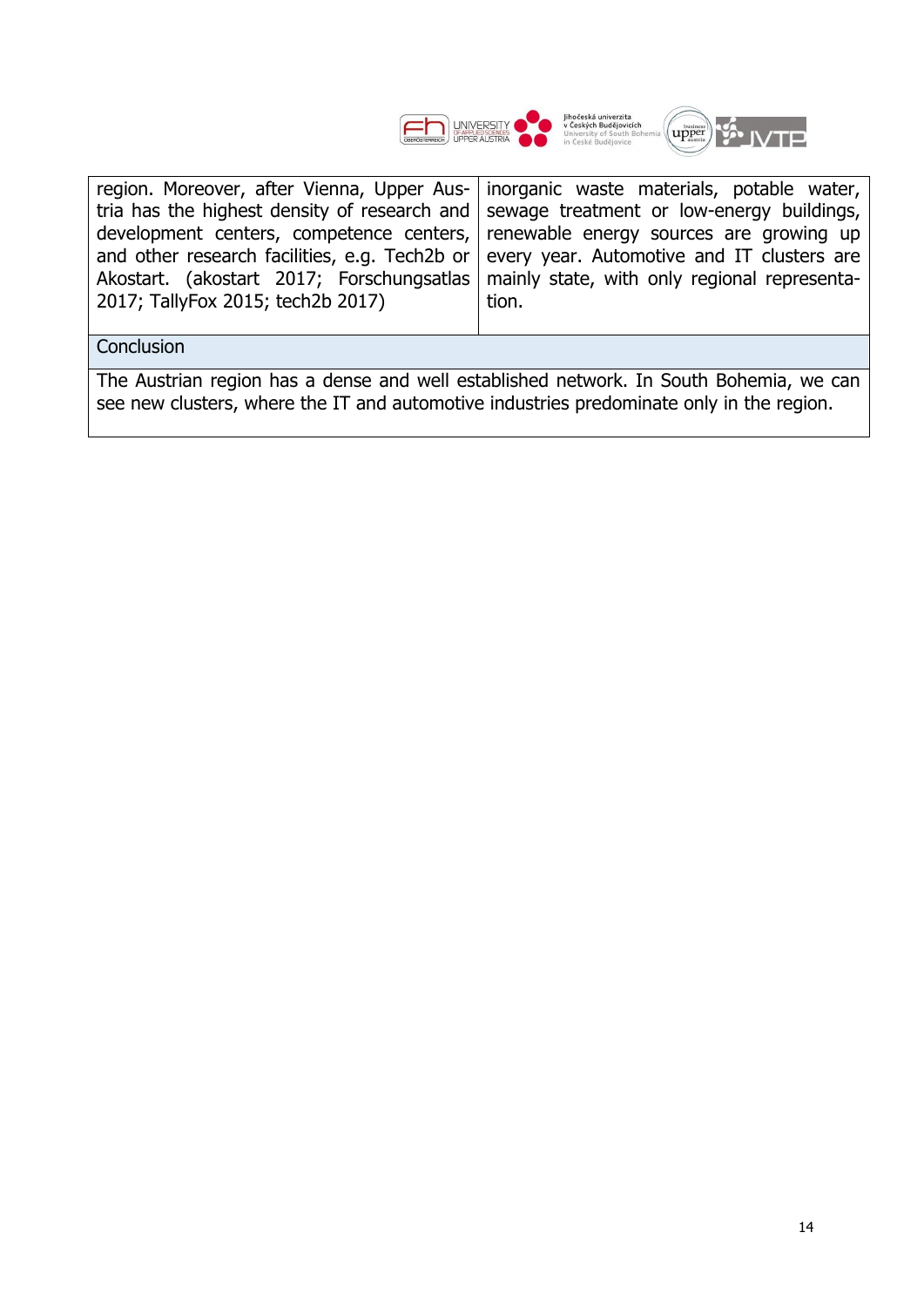

# <span id="page-17-0"></span>**3 European Regional Competitiveness**

According to the European Regional Competitiveness Index (RCI), Upper Austria (49) is performing better in the innovation aspect compared to the Southwestern region (29). This aspect takes into account patent applications, core creative class employment, HR in science and technology, exports in medium-high/high tech manufacturing, and scientific publications. Both region have the same score in the higher education and lifelong learning (63). The levels of basic education are relatively the same, with Upper Austria scoring 63 and Southwestern region 62. Upper Austria performs better at the overall business sophistication scores (number of innovative SMEs collaborating with others and employment in K-N sector) as well as infrastructure (accessibility of motorways, railways and passenger flights), whereas Southwestern region scores slightly better in technological readiness (access to the Internet and broadband). (European Commission 2017a)



<span id="page-17-1"></span>**Figure 1- European Regional Competitiveness Index adapted by the authors (European Commission 2017a)**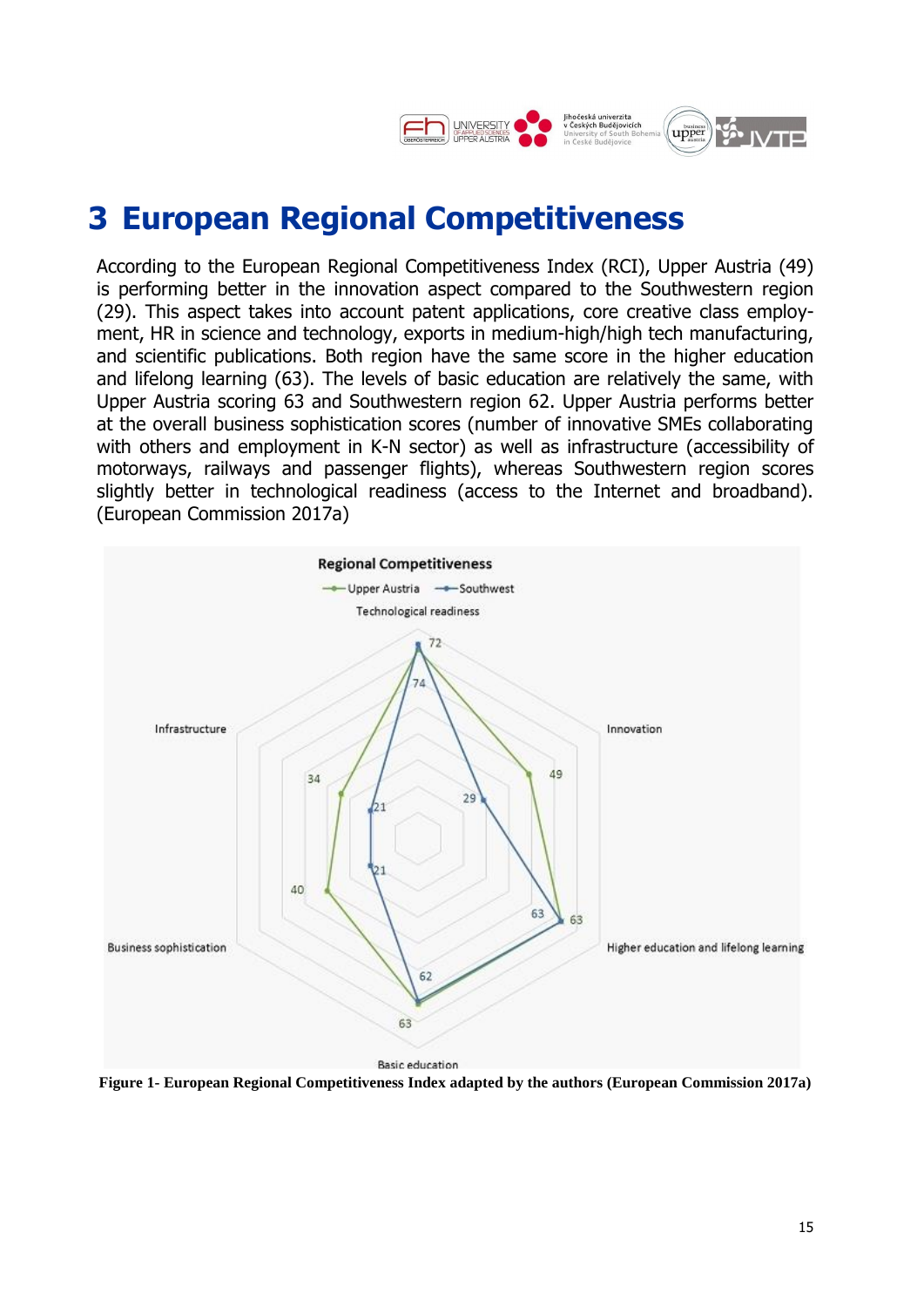

## <span id="page-18-0"></span>**4 European Innovation Scoreboard**

The European Innovation can be used to indicate the impact of innovation activities on sales and employment on a national level relative to the average EU performance. Austria has been performing relatively well on the employment in knowledge-intensive activities, whereas the innovation activities in the Czech Republic had a significant impact on the employment in fast-growing enterprises in 2010, but decreased over time. Austria's performance in knowledge-intensive exports has been slightly decreasing relative to the EU performance, whereas the Czech performance in the same aspect has been significantly below the EU performance, however, on a slight increase. The Czech Republic has scored positively on the medium and high-tech product exports; however, the rating on the sales to new-to-market/firm innovations has been decreasing significantly since 2010. (European Commission 2017d)

|                                              | Austria              |       |        | <b>Czech Republic</b> |       |         |
|----------------------------------------------|----------------------|-------|--------|-----------------------|-------|---------|
|                                              | Performance relative |       | Change | Performance relative  |       | Change  |
|                                              | to EU 2010 in        |       | 2010-  | to EU 2010 in         |       | 2010-   |
|                                              | 2010                 | 2016  | 2016   | 2010                  | 2016  | 2016    |
| <b>Summary innovation index</b>              | 112.5                | 121.5 | 8.9    | 87.9                  | 84.4  | $-3.5$  |
| <b>Innovators</b>                            | 115.9                | 122.3 | 6.4    | 105.6                 | 73.7  | $-31.8$ |
| SMEs product/process innovations             | 119.0                | 124.0 | 5.0    | 98.8                  | 81.5  | $-17.3$ |
| SMEs marketing/organizational innovations    | 109.9                | 121.3 | 11.4   | 120.6                 | 50.6  | $-70.0$ |
| SMEs innovating in-house                     | 118.9                | 121.6 | 2.7    | 97.0                  | 89.7  | $-7.3$  |
| Innovative SMEs collaborating with others    | 135.4                | 193.3 | 57.9   | 101.1                 | 88.6  | $-12.5$ |
| <b>Employment impact</b>                     | 77.3                 | 78.5  | 1.2    | 115.8                 | 95.4  | $-20.3$ |
| Employment in knowledge-intensive activities | 111.5                | 114.1 | 2.6    | 84.6                  | 91.0  | 6.4     |
| Employment in fast-growing enterprises       | 52.3                 | 52.5  | 0.2    | 138.5                 | 98.6  | $-39.9$ |
| Sales impact                                 | 77.8                 | 82.7  | 4.9    | 102.4                 | 95.0  | $-7.5$  |
| Medium and high tech product exports         | 97.5                 | 106.6 | 9.0    | 119.9                 | 124.5 | 4.6     |
| Knowledge-intensive service exports          | 55.6                 | 54.1  | $-1.5$ | 40.9                  | 49.2  | 8.2     |
| Sales of new-to-market/firm innovations      | 80.1                 | 87.3  | 7.2    | 153.4                 | 112.9 | $-40.5$ |

Dark areen: normalised performance above 120% of EU: light areen: normalised performance between 90% and 120% of EU; yellow: normalised performance between 50% and 90% of EU; orange: normalised performance below 50% of EU. Normalised performance uses the data after a possible imputation of missing data and transformation of the data.

<span id="page-18-1"></span>**Figure 2- European Innovation Scoreboard adapted by the authors (European Commission 2017d)**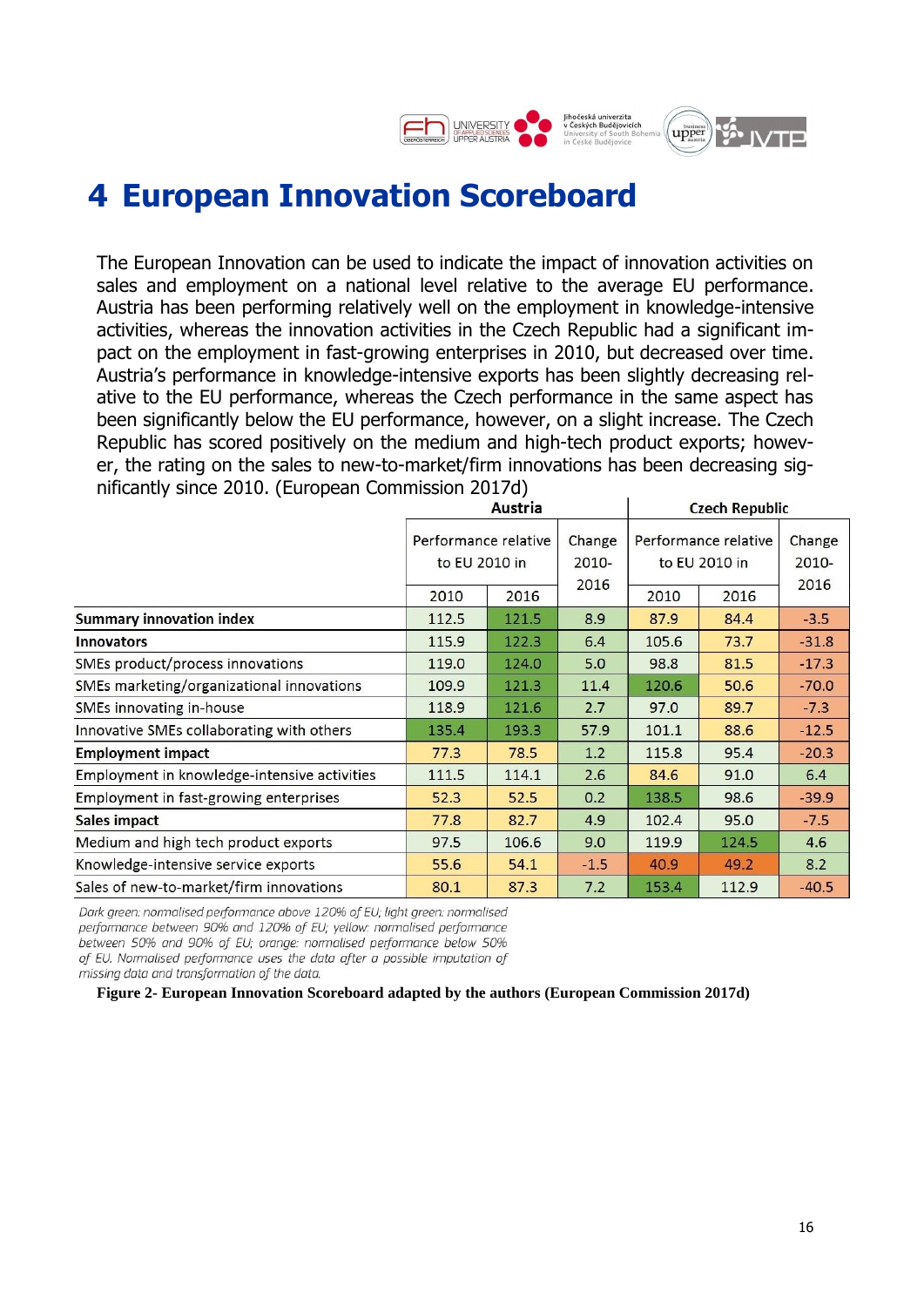

<span id="page-19-0"></span>As observable by the comparison of selected KPIs of Upper Austria and South Bohemia, as well as the European Regional Competitiveness analysis, and the European Innovation Scoreboard, both regions assessed have high innovation potential, which is developed and exploited to greater or lesser extent, depending on a specific aspect in each region. Nevertheless, it is evident that both regions are active in their innovation efforts and could capitalize on additional tools and steps to tap their full innovation potential. It is expected that the development and active usage of the SIP tool could provide methodological support for the companies operating in the Upper Austrian and South Bohemian regions to support and encourage further innovation activities and promote greater degree of cross-border collaboration in the sphere of innovation. After a thorough analysis of both regions and a complex and structured comparison, there are no risks that could negatively influence the development of the SIP tool. On the contrary, the SIP tool will help both territories in the development of their innovation potential.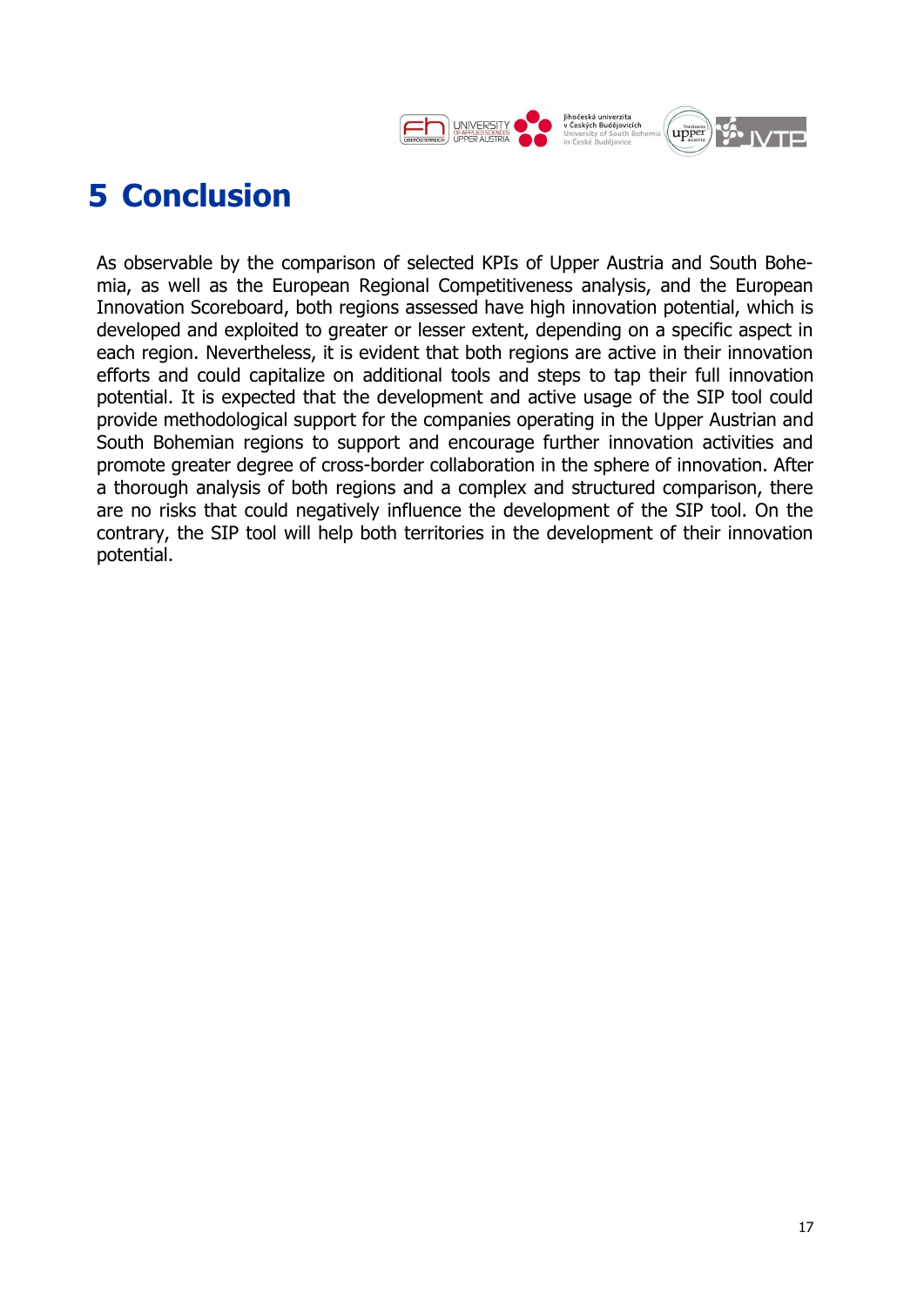

# <span id="page-20-0"></span>**References**

- akostart (2017), "akostart oö Akademisches Startup Netzwerk," (accessed May 16, 2017), [available at http://www.akostart.at/].
- AMS (2017), "Arbeitsmarktprofile 2016 Wien," (accessed May 2, 2017), [available at http://www.arbeitsmarktprofile.at/9/teil\_04.html].

BMWFW and BMVIT (2015), "Austrian Research and Technology Report 2015," Vienna. - and ——— (2016), "Austrian Research and Technology Report 2016," Freistadt.

European Commission (2017a), "European Regional Competitiveness Index," (accessed September 20, 2017), [available at

http://ec.europa.eu/regional\_policy/en/information/maps/regional\_competitiveness# 3].

——— (2017b), "European Regional Competitiveness Index - Regional Policy," (accessed May 12, 2017), [available at

http://ec.europa.eu/regional\_policy/en/information/maps/regional\_competitiveness# 1].

- (2017c), "Upper Austria: Region," (accessed June 6, 2017), [available at https://ec.europa.eu/growth/tools-databases/regional-innovation-monitor/baseprofile/upper-austria].

- (2017d), "European Innovation Scoreboard," (accessed June 19, 2017), [available at http://ec.europa.eu/growth/industry/innovation/factsfigures/scoreboards\_de].

- Forschungsatlas (2017), "Forschung: Forschungsstätten, Competence Centres, Joint Research Center, weoitere Forschungsorte," (accessed May 17, 2017), [available at http://www.forschungsatlas.at/home/].
- Janssen, Matthijs, Pim den Hertog, and Jari Kuusisto (2014), "ESIC European Service Innovation Centre Report: Summary Assessment of Upper Austria," European Commission.

Jaip (2014)," South Bohemia, Region Regional Annex to National RIS 3" (accessed June 26, 2014), [available at

http://www.risjk.cz/files/risjk/uploads/files/J%C4%8CK\_RIS3\_krajsk%C3%A1%20p %C5%99%C3%ADloha\_en-final.pdf

Jaip (2016), " Press release 2016,"(accessed October 12,2016), [available at [http://www.jaip.cz/media/editor/files/Tiskova\\_zprava\\_12102016\\_Start-up\(1\).pdf](http://www.jaip.cz/media/editor/files/Tiskova_zprava_12102016_Start-up(1).pdf)

Österreichisches Patentamt (2010), "Statistische Übersicht über Geschäftsumfang und Geschäftstätigkeit des Österreichischen Patentamtes in Patentangelegenheiten Gebrauchsmusterangelegenheiten Recherchen und Gutachten Markenangelegenheiten Musterangelegenheiten,"

——— (2011), "Statistische Übersicht über Geschäftsumfang und Geschäftstätigkeit des Österreichischen Patentamtes in Patentangelegenheiten Gebrauchsmusterangelegenheiten Recherchen und Gutachten Markenangelegenheiten Musterangelegenheiten,"